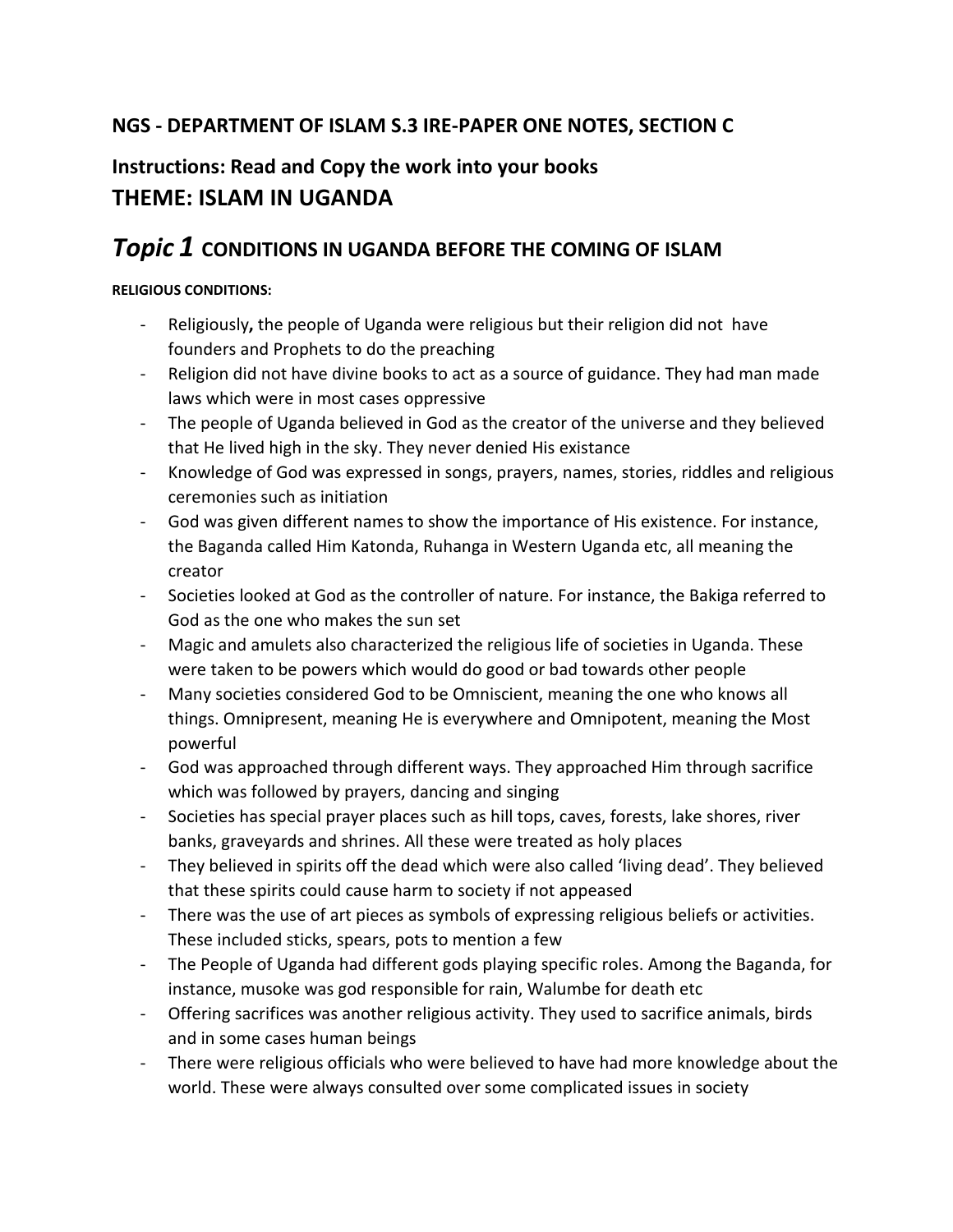- Ceremonies and festivals were observed. These were birth ceremonies, harvest, initiation, funeral rites etc. It was believed the gods also attended
- Their religion did not claim universality. Therefore, they did not attempt to convert other people to their religion
- In centralized societies, kings and chiefs were religious leaders as well. Therefore, they were accorded too much respect by everyone
- The people of Uganda believed in divination and they thought that some people had special divine powers over others. The diviners were also accorded much respect
- Naming of children was a religious practice in which people expressed their relationship with the creator. It is believed even the spirits attended to bless the newly born
- It was also common to incorporate God's name in the child's name. Thus, names such as Byaruhanga in Western Uganda, Byakatonda in Buganda were common
- The people of Uganda believed in life after death. This is what is called the world of spirits. That when one died, they would enter the world of the invisibles, the spirits.
- Superstition was a common practice before the arrival of Islam. To them, this defined the relationship between man and the environment

#### **SOCIAL CONDITONS:**

- Socially, women were denied the right to choose their husbands. They would be married off without seeking their consent. They could not even decide the dowry to be given
- Widow inheritance was common in many societies. When a man died, his wife (widow) was considered part of the estate/property to be inherited
- In some societies, women were not allowed to eat certain foods. Among the Baganda and some societies in western Uganda, women were not allowed to eat chicken
- Children were not treated equally as males were very much venerated (respected) than females. Males were seen as inheritors of wealth after demise of their parents
- Polygamy was a common practice in all societies. This was a situation where a man could marry more than one wife so as to have many children
- Sexual offenses were seriously dealt with. In case of adultery, one would be stoned to death and in case of a man, he would pay compensation or have his head cut off
- Divorce and separation were not common because, marriage involved many people (members of clans) than a mere relationship between husband and wife
- In some societies, when a man died before marriage, a marriage ceremony would be arranged for him. All conjugal rites had to be performed by the brother of the deceased
- Societies had clans under clan heads who were very much respected. Members of the same clan were not allowed to marry each other as they were considered relatives
- They had games and sports such as racing, jumping the rope, hunting and board games. These were for leisure purposes and they created cohesion among the people
- Their attire was made out of skins of cows, goats to mention a few. Members of the royal family wore leopard skins. Bark cloth was also common especially among the Bantu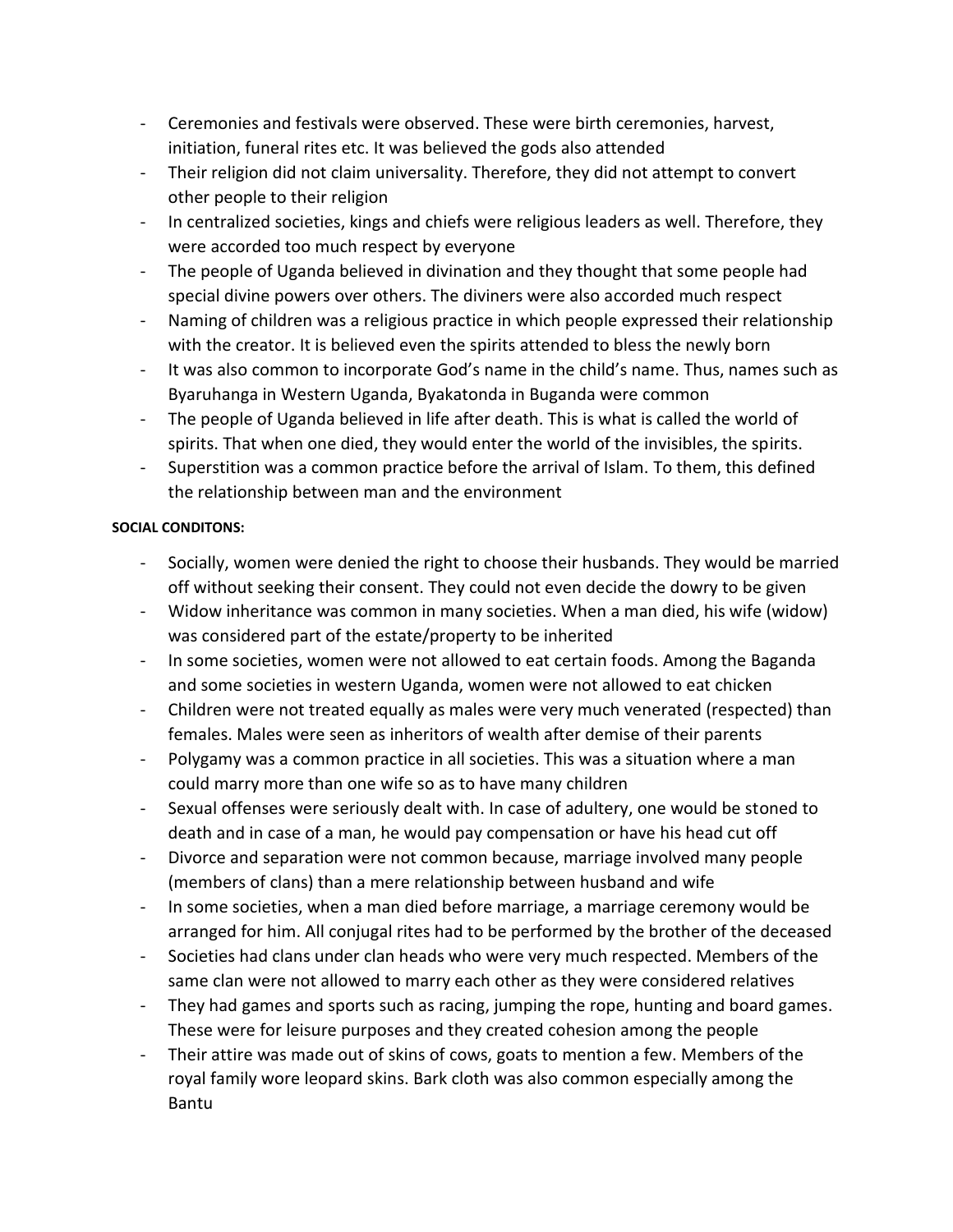- Brotherhood was very strong and it was exercised through extended family system. It was common to find a man's compound full of his sisters, his children, nieces distant relatives etc
- All societies used to enjoy alcohol. This was served on important functions such as marriage, initiation etc. it sometimes acted as a source of income
- Respect of elders was common. It was believed that, a child who did not respect the elders would face the wrath of the gods by showering them with curses
- The Pre-Islamic people of Uganda believed in the existence of diseases and efforts were made to search for medicine. They thought diseases were caused by magical forces and curses

#### **HOW DID ISLAM ADDRESS THE ABOVE ASPECTS?**

- Religiously, Islam introduced the concept of monotheism replacing the old practice of polytheism where many gods were venerated (worshipped)
- The belief that the living ancestral spirits hang around the compound to shield the living relatives against evil spirits was rejected by Islam and declared a major sin
- Praying to God was accepted a religious practice. In this vein, the Islamic mode of prayer was introduced with conditions such as purification, proper dress code and facing the Qibla
- Some ceremonies were Islamised. These include childbirth and naming, burial, and marriage ceremonies. These were to be carried out to please God and not the spirits of the dead
- Offering of sacrifice was to be done to God and not to spirits of the dead. Secondly, only birds and animals were to be sacrificed but not human beings
- Islam rejected all practices associated with magic and wearing of amulets. They were all declared acts of disbelief which would attract a heinous punishment from God
- Punishments for adultery were accommodated and revised. For instance, the victims had to be punished after presenting four witnesses.
- Mosques were established to replace shrines. Mosques became new places of worship as well as learning centers. They became places of retreat at least five times a day.
- Treatment of prayer places with reverence was accommodated by Islam. For instance, Africans would not enter shrines with shoes which is also done by Muslims when entering mosques
- Belief in life after death was also accommodated. Islam recognized the existence of spiritual life but rejected the concept of the living dead and re-incarnation
- Celebrating God's existence through names, ceremonies and prayer, was accepted in Islam. For instance, names such as Abdul-Rahman and Abdallah show God's existence.
- Naming of children is also celebrated by Muslims as used to be done before the advent of Islam. Islam simply rejected irreligious aspects associated with it such as offerings to the spirits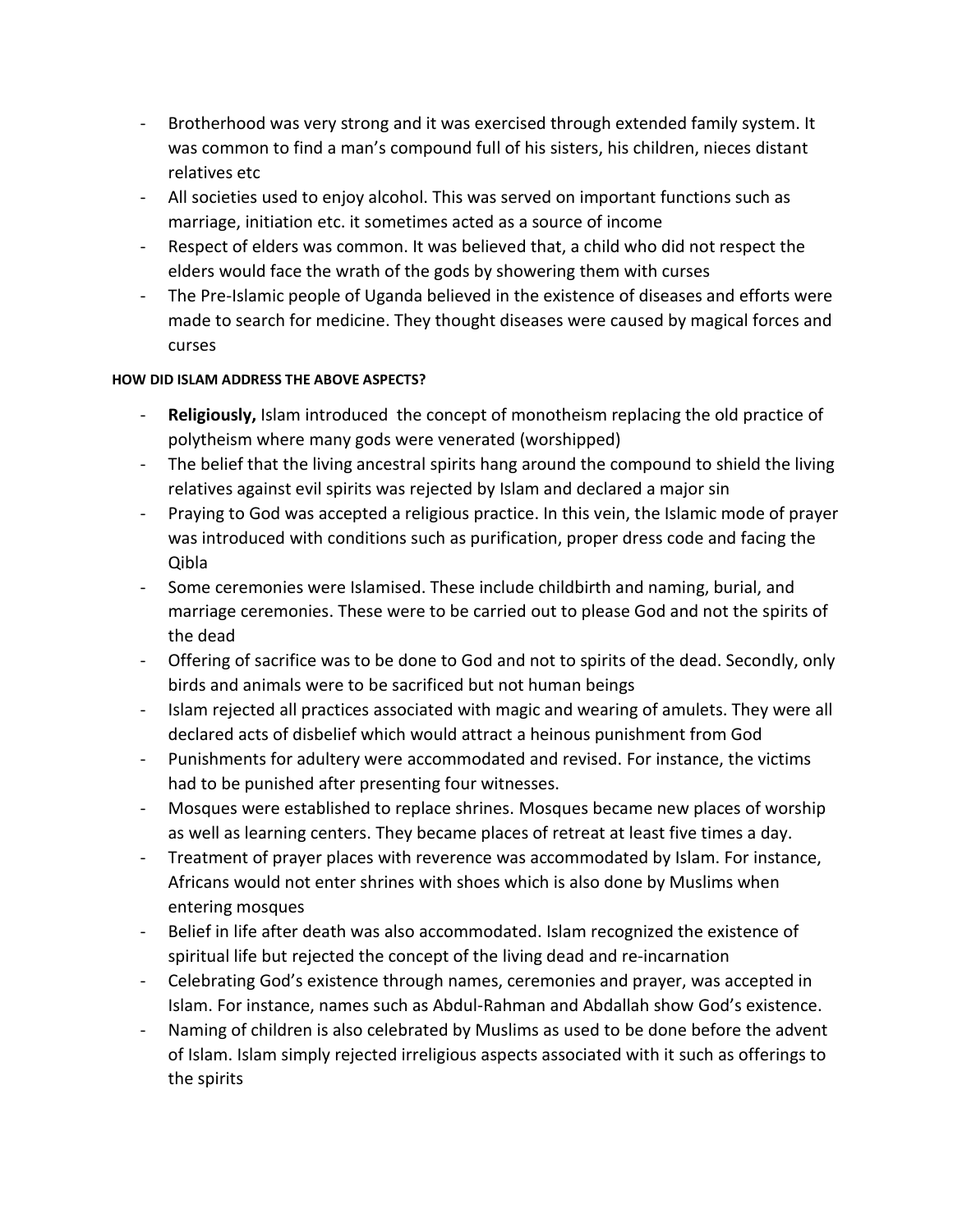- Islam came with religious leaders called Imams or Sheikhs. This means it accommodated the religious practice of the Africans because they used to have religious leaders too
- Although the people of Uganda did not have divine Books, Islam came with the Quran which gave guidance on all aspects of life. This created sanity in society
- Yes, God was given different names such as Byamukama to show His Might. This was accommodated by Islam. He is called the Beneficent, the Merciful, the Light etc
- Belief in the spirits of the dead, magic and wearing of amulets were not accommodated by Islam. They were all declared acts of disbelief that would lead one to perdition
- God's attributes as held by Africans, are also respected by Islam. For instance, like Africans, Islam considers God as the Most omnipotent, the omnipresent and the Most omniscient
- The presence of foretellers in Ugandan societies was declared irreligious belief after the introduction of Islam. The foretellers were therefore rendered useless and poor
- **Socially,** women's rights were guaranteed. Islam allowed them to choose their husbands which was not there before. Forced marriages were declared illegal as a consequence
- Dowry was for the bride and not for the entire family or clan. The practice was therefore accommodated and revised by Islam
- The issue of not allowing women to eat certain foods was rejected by Islam. Islam taught (teaches) that one should not make haram what God made halal
- Equality between male and female children was guaranteed. The practice of making only males heirs was rejected. Both males and females were declared equal
- Polygamy was also accommodated. The maximum number of women a man was to marry was fixed at four. Also, equal treatment of women in polygamous homes was mandatory
- Divorce rules were put in place. For instance, the divorced woman was to observe Iddah in order to prove whether she is pregnant or not. It would also lead to reconciliation
- Respect accorded to clans was accommodated. In this vein, some practices that were contrary to Islamic teachings were rejected. For instance, belief in totems was considered illegal
- With the coming of Muslim traders, the Islamic dress code was introduced to replace the old dress. In other words, Kanzu, Tabans, women attire were introduced to replace animal skins
- Islamic brotherhood and African brotherhood shared the same umbilical cord. They both recognized respect and care for relatives. The two cultures did not clash on this issue
- Respect for elders and leaders in society was also accommodated (Islamised). Islam teaches that, one does not believe if they don't respect those who are charged with authority among them
- Rules governing foods and drinks were introduced. Thus, consumption of alcohol, pork and dead animals was declared unlawful (haram). Alcohol was declared one of the major sins in Islam
- Like African culture, Islam taught that curses and magical forces would cause diseases and suffering. Islam introduced Quran as a cure for those diseases
- The practice of Circumcision was also accommodated. This was to be done for spiritual and hygienic factors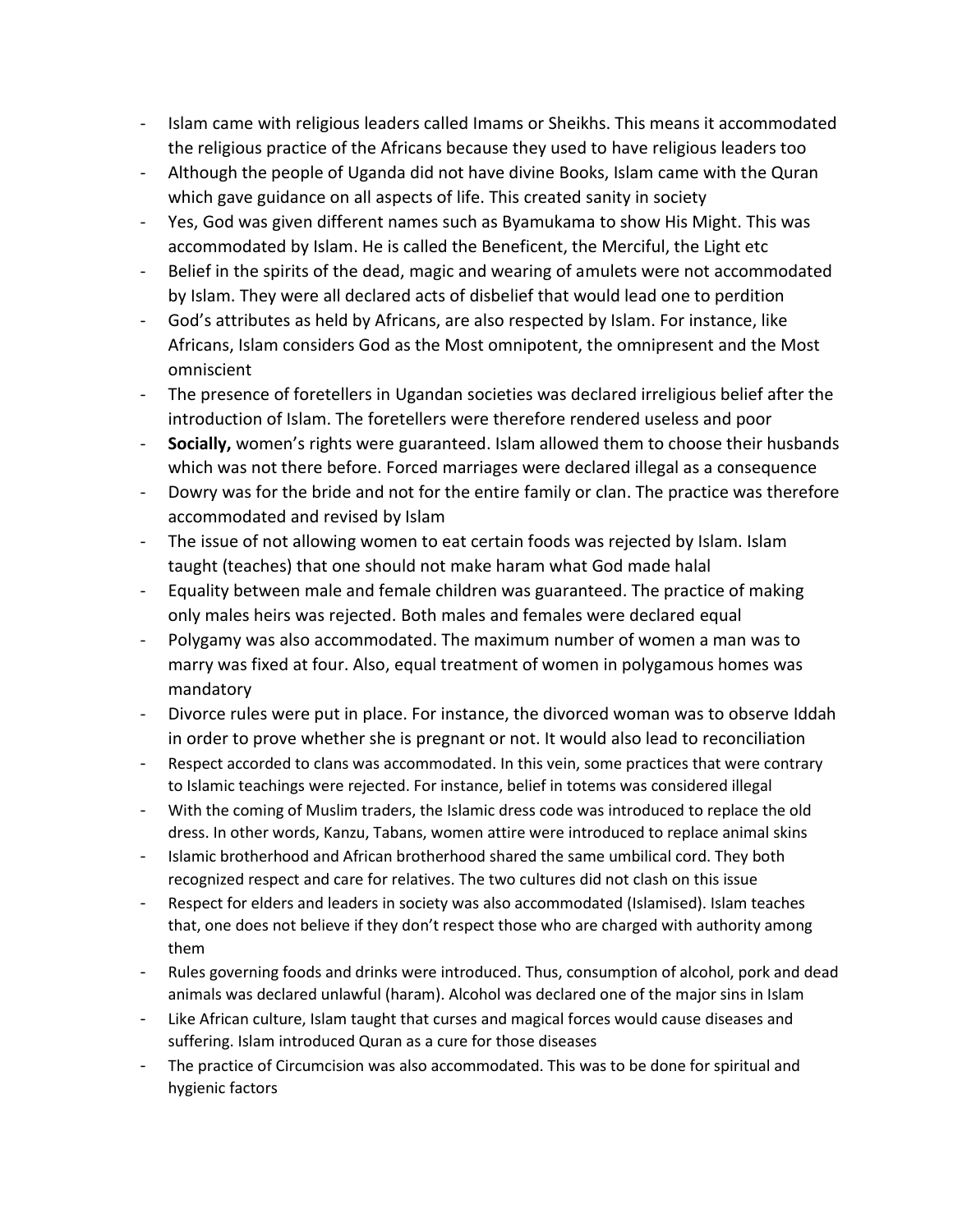# *Topic 2* **THE COMING OF ISLAM TO UGANDA**

#### **(a) INTRODUCTIO OF ISLAM:**

- Islam was the first foreign religion to be introduced in Uganda. It was introduced through two major directions. These were the East African coastal direction and the Sudan-Egypt direction
- As for the coastal direction, Islam was introduced by the coastal traders (Arabs and Swahili), coming either through Kenya or Tanzania.
- Majority of them came through Tanzania since Kenya was mostly insecure due to hostile tribes such as Maasai, Nandi to mention a few.
- The first Arab to reach Uganda was Ahmed bin Ibrahim. He was accompanied by Siney bin Amir. The two reached Buganda Kingdom round about 1844 during the reign of Suna II
- The two stayed at the Kabaka's palace for quite some time as they were not allowed to move around the Kingdom without the Kabaka's permission
- During their stay at the palace, they came to learn about ways the Kabaka was treating his subjects which gave Ibrahim a starting point to teach the Kabaka about the Supreme God
- While at the palace, they saw the Kabaka killing his subjects. This gave Ibrahim a starting point to tell the Kabaka to respect the rights of his subjects
- He told the King that it was evil to kill people without a genuine reason. He told the King it is only God with the right to kill, since He is the creator
- The king then demanded more explanation about God from the Arab visitors. At the end of it all, Suna II stopped the killings and "embraced Islam."
- When the King showed interest in the new religion (Islam), many of his subjects also started to learn Islam
- When Ahmed bin Ibrahim left for the coast, he left Siney bin Amir behind to continue with the teaching of Islam at the palace
- It is said before his death in 1854, Kabaka Suna II had managed to read four short chapters of the Quran
- Kabaka Suna II died in 1854. His death meant that Islam had lost a man who would have encouraged its spread
- Kabaka Suna II was succeeded by his son Mutesa I as Kabaka of Buganda who carried the Islamic revolution forward
- The second wave of Islam to Uganda came from the North through Sudan from Egypt. The conversion of the Nubians to Islam facilitated its introduction to northern parts of Uganda
- They used to venture into northern Uganda for trade items. They started doing some missionary work in west Nile and some parts of Acholiland and registered some converts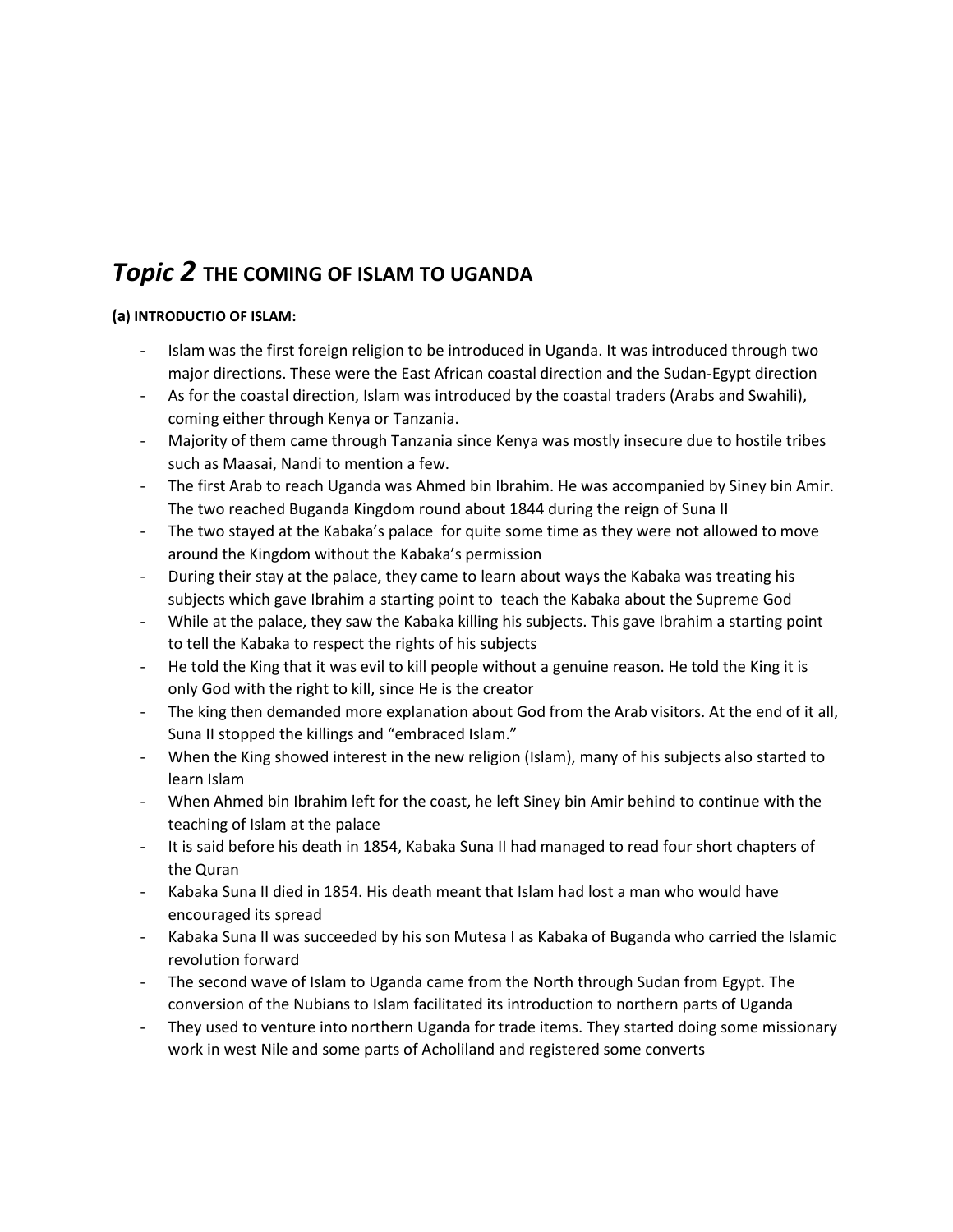The Nubians who were recruited in the army y Emin Pasha an agent of the Egyptian Khedive in Sudan also established close contacts with the people of northern Uganda leading to the spread of Islam

#### **(b) FACTORS RESPONSIBLE FOR THE SPREAD OF ISLAM:**

- Islam started spreading in Uganda during the first half of the  $19<sup>th</sup>$ . Both internal and external factors combine in various ratios to explain its spread. The following deserve mention:
- Trade is one of factors that facilitated the spread of Islam in Uganda. Many Arabs entered Uganda from the coast of East Africa through Kenya and Tanzania in search of goods and market for their goods
- The role of Chiefs deserves mention. They welcomed the Arab and Swahili traders in their areas which led to intermarriage leading to the spread of Islam. These included Mutesa, Kabalega etc
- The Arabs employed some local people as porters which created close relationship between the two. This intermixture made them convert to Islam. a good example is Sheikh Swaibu Ssemakula
- The construction of the Uganda railway also facilitated the spread of Islam. It brought in Indians, some of whom were Muslims. It also eased the movement of Arabs from the coast to Uganda leading to the spread of Islam
- The British ended intertribal conflicts which created some peace in Uganda, which became a factor in the spread of Islam. For instance, they ended Buganda-Bunyoro clashes
- The employment of some Muslims by the British colonial administrators deserves mention. These Muslims were deployed to some areas of the country where they spread Islam
- The Sudanese soldiers who were serving the British also contributed. They intermarried with the local people and also built simple mosques in areas where they settled: Eg, Bombo, Bunyoro etc
- Some Islamic cultures are similar to African cultures. This made the indigenous people to accept the new religion because it was seen as something not foreign to them. The cultures include: sacrifice, polygamy, respect of elders etc
- The religious wars of 1888-93 in Buganda deserve mention. When Muslims were defeated in Baganda, they went to others like Bunyoro, Busoga, Nkore, and introduced Islam.
- The establishment of Muslim villages (communities) during the 19<sup>th</sup> century also contributed. These included Kijungute, Butambala, Bombo etc where large concentration of Muslims was seen
- The role played by Prince Nuhu Mbogo and Badru Kakungulu should be commended. During the stormy waters of colonialism, these royalists stood firm and defended Muslims' rights without fear.
- The abolition of slave trade by the British facilitated the spread of Islam. Its abolition restored the image of Islam and the local people began embracing it in big numbers
- The establishment of colonial schools partly contributed. Muslims who were allowed in those schools, later contributed to the success of Islam. Eg: Abubakar Mayanja, Sulaiman Kigundu etc who attended Kings college Budo
- The establishment of Muslim educational organizations such as UMEA is another factor. They were responsible for the establishment of Muslim schools which later uplifted the image of Islam
- The rise of Muslim scholars such as Swaibu Ssemakula, Abdul-Rahman Mivule, Ssekimwanyi, to mention a few also contributed. They established Quran schools which aided Islamic progress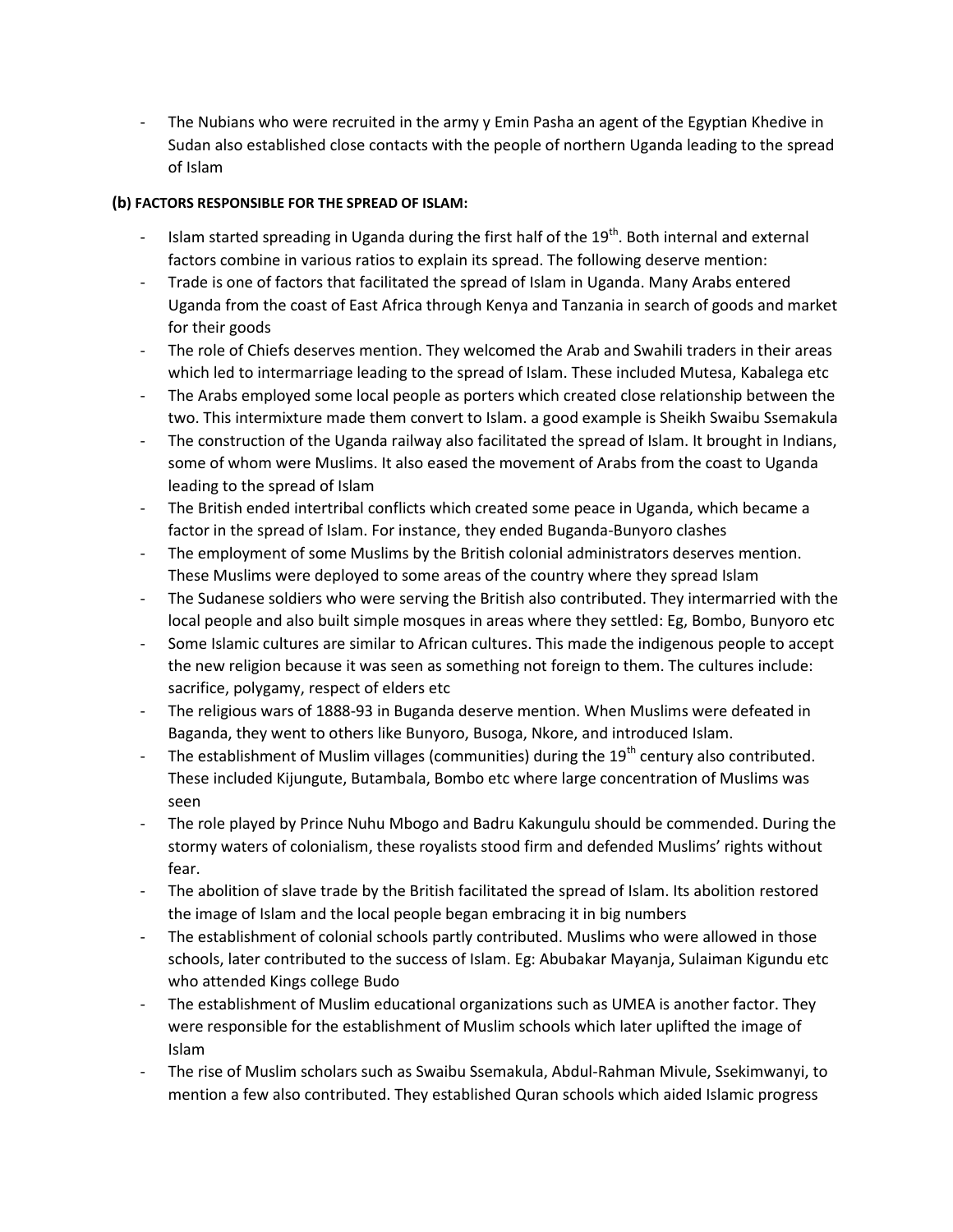- The role played by Muslim countries such as Sudan, Egypt, Libya, Saudi Arabia, Kuwait etc. These provided financial support to Muslims, scholarships and built schools and mosques, hence Islamic progress
- The role played by Muslim ceremonies and festivities should also be mentioned. The most cardinal of these was the Maulid celebration. Many local people embraced Islam at these functions
- We also have organized Da'wa programs such as Juma and Zukuli group, African Muslim Community, Tabligh movement. These have put up schools, mosques, and actual preaching of Islam.
- The formation of Muslim organizations such as NAAM, Muslim World League, African Muslim Agency. They have provided scholarships to students, built schools and mosques, hece aiding Islamic progress
- Political leaders like President Idi Amin Dada facilitated Islamic progress. Amin formed the UMSC in 1972, he employed many Muslims in the civil service and registered Uganda among the OIC (Organization of Islamic countries)
- There is also technological advancement. This includes radio stations, televisions and the internet which have aided the spread of Islamic cultures. Non-Muslims have been able to read about Islam leading to their conversion.

#### **(c) CHALLENGES TO THE SPREAD OF ISLAM DURING THE 19TH CENTURY**

- The spread of Islam in Uganda during the  $19<sup>th</sup>$  century faced many challenges and they include the following:
- The Arab and Swahili traders who introduced Islam could not be allowed freedom of movement by the chiefs for security reasons. This confined Islam at the palace
- The presence of the Traditional religion was a very big challenge. Many people were not ready to discard belief in spirits of the dead. Even some people who converted to Islam kept mixing the two
- Mutesa himself had not converted fully as he continued to consult magicians. This was a big challenge given the fact that he had declared himself 'Leader of the faithful'
- The killing of Muslims at Namugongo by Mutesa I in 1876 was another challenge. About 100 Muslims were burnt alive accusing them of disobedience
- The death of Mutesa I in 1884 also caused some problems. It made some people like Katikkiro, Mukasa, Apollo Kaggwa etc denounce Islam since they had embraced it on the King's orders
- Islam lacked teachers and missionaries to advance it further. Therefore, many people remained ignorant of the major principles of Islam such as Tauheed, parayer etc
- The influx of Christian missionaries in 1877 and 1879 was another challenge. When they arrived, struggle for converts began which resulted into Religious wars in Buganda
- Diseases claimed lives of Muslims especially the refugees who were living at kijungute. For instance, the Muslim leader called Kalema and other Muslims died of small pox
- In 1890, the IBEAC opened an office in Kampala which placed Buganda into the hands of the Christians. This was a devastating blow to the future of Islam in Uganda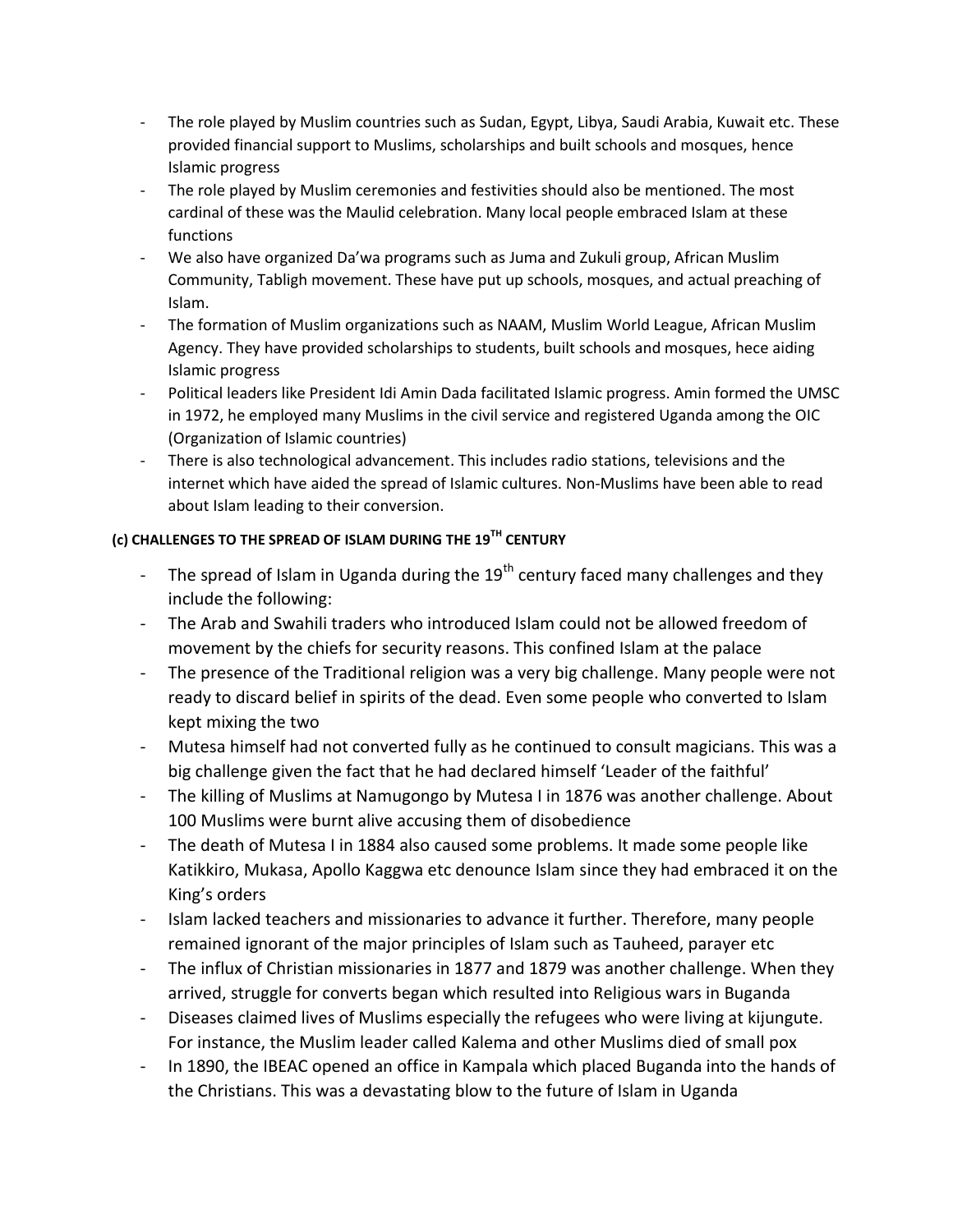- The 1890 agreement between Muslims and Captain Lugard was another disaster. By this agreement, Muslims were disarmed, forced to accept pagan leadership and sent to Busujju, Gomba and Butambala
- In 1893, Major Macdonald who had replaced Lugard, kicked Muslims out of Buujju and Gomba leaving them with only Butambala, the smallest of all and impoverished
- There was mistreatment of Muslim leaders by the British. For instance, Nuhu Mbogo was exiled to Zanzibar in 1893 while Menya Munuulo was arrested and dumped at Entebbe
- The Mutiny of Sudanese soldiers in 1897 was another challenge. They mutinied for nonpayment of their wages by the British. But this resulted into death of many Muslims
- Also Islam was largely concentrated into in Buganda which left other areas spiritually malnourished. This was due to lack of people committed to Islamisation work
- Muslims lacked the required resources to advance the cause of their religion. This was because, they lacked backing of the colonial government and sister states of Arabia
- Buganda was being led by a pagan King, Muwanga. It pained the Muslims so much so that, many of them preferred to stay in exile in Tanzania and some parts of Congo
- Another painful experience was for Muslims to learn to live without political power. Mutesa I had created a Muslim state in Buganda and elevated many Muslims to posts of chiefs. This was never to be the same with their defeat in 1893.

#### **(d) THE ROLE OF TRADE IN THE SPREAD OF ISLAM:**

- Trade contacts between the people of Uganda and the coastal traders was one of the major factors that facilitated the spread of Islam in Uganda. This can be seen as follows:
- Firstly, the search for the lucrative items such as Ivory, skins, honey to mention a few, attracted many Arabs to Uganda, intermingling with the local people and taught them Islamic cultures.
- It attracted Asian Muslims such as Aldina visram to Uganda. He operated several business enterprises, owned boats on L. Victoria and employed Muslims. He also built mosques such as Aldina mosque at old kampala
- Through trade routes, Muslims were able to travel to the coast to study Islam. Indeed many of them went to Zanzibar and Lamu. When they came back, the advanced the Islamic cause
- Through trade, the people of Uganda were able to receive Islamic literature (Books) and other Islamic materials such as clothes and carpets which enable them to exercise Islamic religion
- Trade led to intermarriage between Muslim traders and the indigenous people which led to the spread of Islam. Muslim traders included Arabs, Swahili, Indians and Somalise
- Trade led to the development of commercial centers such as kampala, Tororo, Kasese to mention a few, which led to intermixture of local people and Muslim traders and hence, the spread of Islam
- Trade cemented the relationship between chiefs and the Arabs which aided the spread of Islam. This was seen in Buganda under Mutesa I and in Bunyoro under Chwa Kyebambe Kabalega. In Buganda, Mutesa I employed them as advisors
- Through trade, some indigenous people were employed by Arabs and Swahili as porters and later influenced them to lslam. A good example is Sheikh Swaibu Ssemakula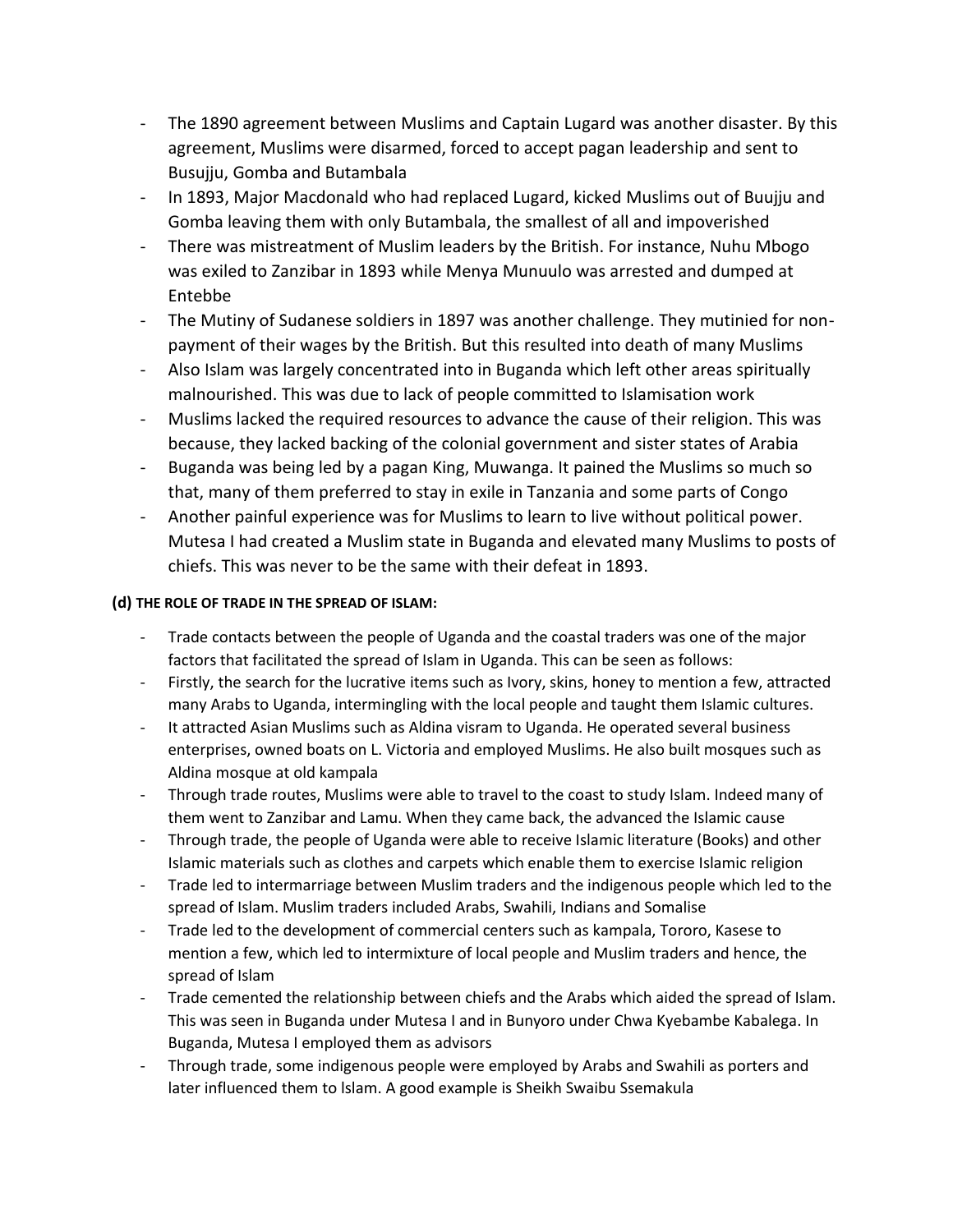- It was because of the booming trade that the Uganda railway was built by the British. The railway connected Uganda to the coast, enabling many Arabs to pour in and spread Islam
- The need to eradicate slave trade attracted the political and military energy of the British to Uganda. When the evil trade was kicked out, the image of Islam was restored, hence attracting Ugandans to its folds
- Following the northern caravan trade route, Muslim Nubians moved to some parts of northern Uganda west Nile, established homes and married local women and thus, the spread of Islam
- The long distance trade exposed Uganda to the Muslim world as a land of greater expectations. The weather, the items and hospitality they found here attracted their attention which benefited Islam
- Trade led to improved security system with the introduction of fire arms. The Arabs and Swahili were able to come to Uganda with less fear, leading to the spread of Islam
- Through trade, Swahili language was introduced which aided the spread of Islam given the fact that the language shares the same umbilical cord with Arabic. Most old Sheikhs learnt Islam through Swahili
- Trade created wealth and prosperity which enabled many Muslims exercise polygamy, hence producing many children leading to increased population of Muslims in Uganda

#### **(e) THE REIGN OF MUTESA I: THE GOLDEN AGE OF ISLAM IN UGANDA:**

Mutesa I was King of Buganda who came to power after the demise of his father, Suna II. He reigned from 1856 to 1884. He is one of the promoters of Islam in Uganda during the  $19^{th}$ century. He played the following roles:

#### **Roles played by Mutesa I**

- Mutesa I embraced Islam and his subjects had to follow suit. It was a tradition in Africa for people to follow their rulers without hesitation. So, his conversion was a major factor
- Mutesa ordered his chiefs to study the Quran. Among the first people to read the Quran was the Katikkiro called Mukasa. Other chiefs were Musisi, Basudde etc
- Mutesa I employed a number of Arabs at his court who acted as clerks, advisors and teachers. These included Masood, Abubakar, iddi etc, which facilitated the spread of Islam
- Mutesa I strictly observed the Islamic prayer. Crowds used to follow him to the mosque of Nabulagala for the Friday prayer, since he was leader of the faithful
- Mutesa ordered the building of mosques both at the palace and in the country side. He established a department in charge of mosques led by Mukasa, the katikkiro
- E ordered the hoisting of a red flag at the mosques on Friday to show the significance of Juma (Friday prayers). The flag had the crescent and the star
- Hygienically, he ordered the planting of a stone in everyone's compound for scrubbing the feet as they performed ablution to prepare for prayer.
- Fasting the month of Ramadhan was strictly observed by Mutesa and his subjects. The Kabaka observed the fast each year for ten consecutive years. He even appointed some people to spy on those violating this rule
- He ordered all animals to be slaughtered according to Islamic teachings. This duty was given to the circumcised men, the Muslims. This also advanced the Islamic cause in Uganda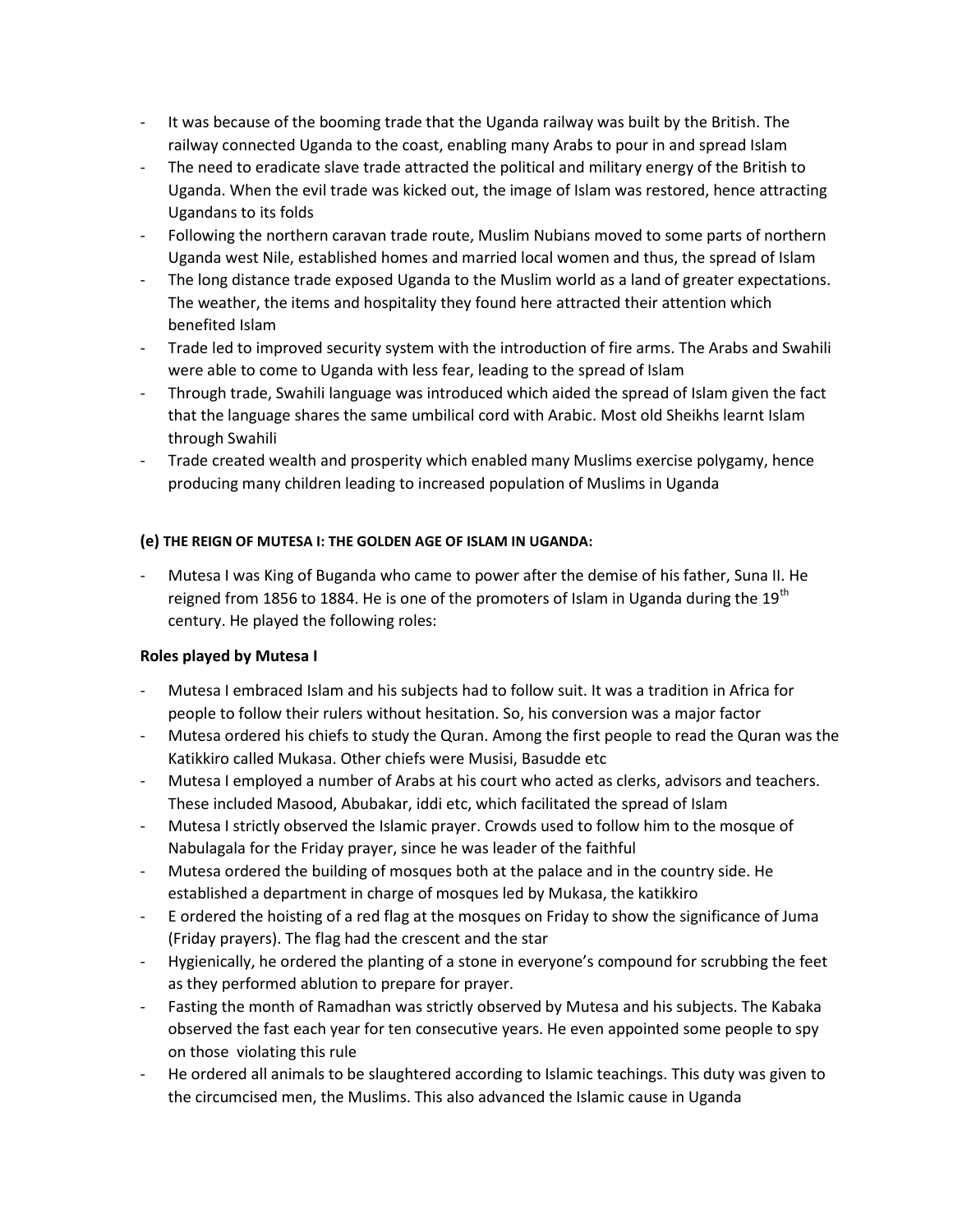- He enforced the Islamic greeting throughout the kingdom. He made it mandatory for every chief to greet him Islamically before addressing him. The greeting was: 'Assalaam alaikum.'
- He went an extra mile to teach his subjects the proper way of saying the 'salaam' greeting, having realized they were saying it wrongly. For instance, they would say: 'salamaliko' instead of 'Assalaam alaikum'
- Mutesa I gave up the consumption of alcohol having learnt it was impure and one of the major sins according to the teachings of Islam. He also commanded his chiefs and subjects to give it up.
- He abolished use of a dog in the game of hunting having learnt that it was impure. By this, the King was enforcing the consumption of halal foods in the state and he should be credited
- Round about 1875, Mutesa I declared Islam a state religion. He then ordered all his subjects to embrace it. Indeed, those who violated this command were summarily put to death
- He also ordered a death penalty to be inflicted on anyone who violated the three rituals of Islam. These were: prayer, fasting and consumption of lawful meat
- He prohibited the culture of removing the jaw bone from Kings and members of the royal family before they were buried. He ordered his subjects to bury him in full at his Nabulagala palace
- He learnt some short chapters of the Quran and he could explain the meaning of some verses in Luganda to his subjects. He was able to do this since he was surrounded by Swahili teachers
- His hospitality led to the introduction of the Islamic attire in Buganda. Tabans, Kanzu, Caps and trousers made of cotton were introduced at his palace of Nakawa. The kanzu later became a traditional attire in Buganda.
- He tried his utmost to spread Islam beyond the boarder of his Kingdom. He sent sabaddu and his son, Muwanga to deliver the Islamic message to Kabalega of Bunyoro. They took with them a mat, kettle, sandles and a red flag

#### **Weakness of Mutesa I**

- Mutesa I forced his subjects to convert to Islam. So, many people converted because the king had said so not out of love. Such people denounced Islam after the demise (death) of the King
- It is said Mutesa I did not fully give up drinking of liquor (alcohol). That is why, many Baganda continued consuming it even though he had declared it illegal practice in his realm.
- Mutesa continued consulting the traditional gods and ancestral spirits. He would make trips to Lweza to consult a god called wannema. This was bad since he was leader of the faithful in Buganda
- Mutesa refused to get circumcised. This means, he could not enforce the same practice in Buganda. Therefore, many Baganda Muslims remained uncircumcised during his reign
- It was Mutesa I who invited Christian Missionaries to Buganda. This caused religious clashes of 1888 to 1893 which weakened the once powerful position of Muslims in the Kingdom/Uganda
- In 1876, Mutesa I butchered about 100 Muslims at Namugongo. These were burnt alive and it left a negative impact on the growth and development of the Muslim community in Buganda/ Uganda
- In 1880s, Mutesa gave the Baganda freedom to choose any religion of their choice. At this critical time, many Baganda reverted to their old religion and others entered the fold of Christianity
- Some Muslim historians have criticized the King for violating rules governing the Islamic family law when he married more than 100 women, yet he was the 'Amiir al Mu'miniin' at the time.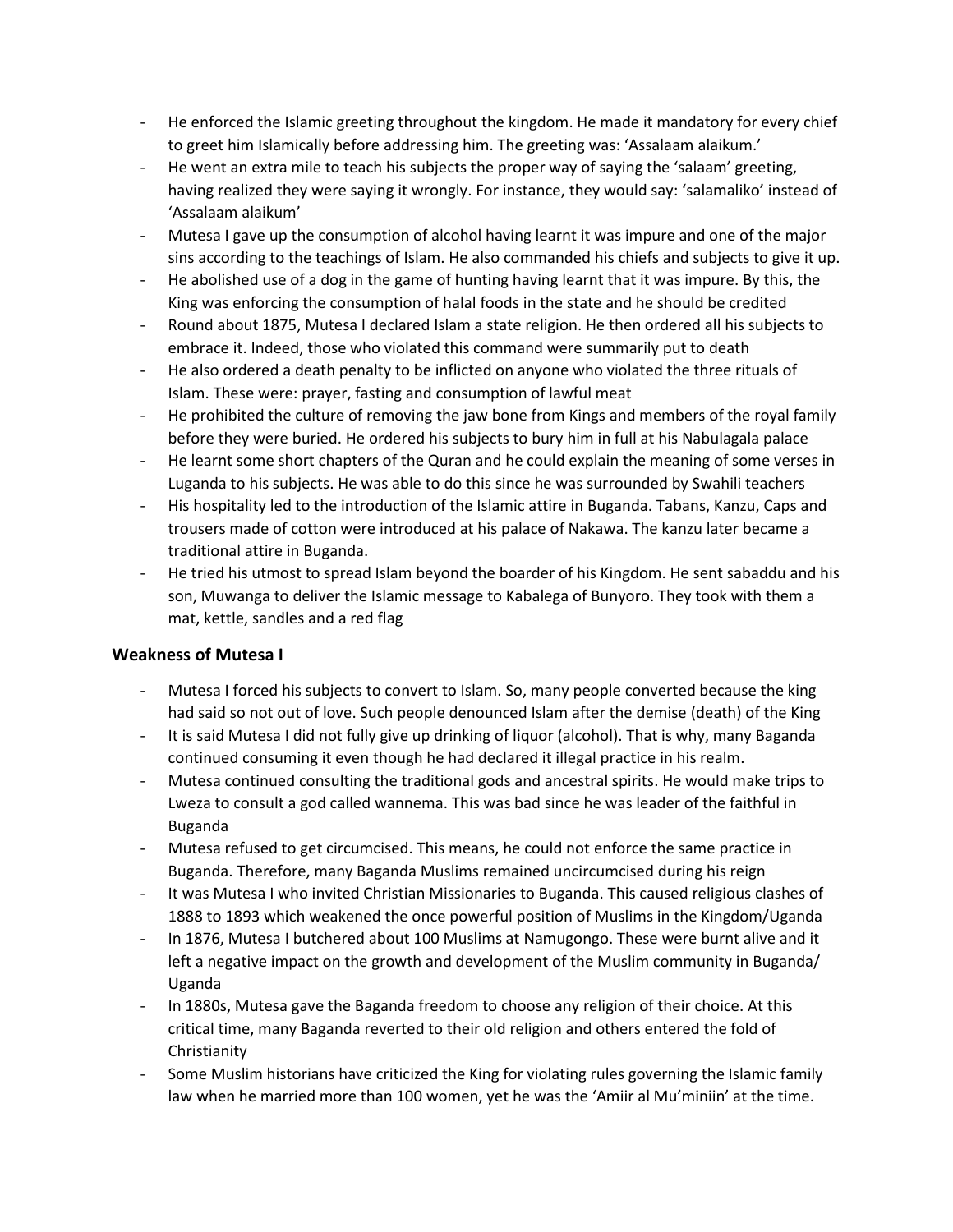# *Topic 3* **THE RELIGIOUS WARS IN BUGANDA (1888-1893)**

- The religious wars in Buganda were clashes between Muslims and the combined parties of Protestants and Catholics (Christians) who were later joined by the traditionalists. The Christian parties were aided by the colonial administrators.

#### **Causes:**

- Word went round that Kabaka Muwanga wanted to eliminate the new religions by killing the converts. This made Muslims ally with the Christians to show him the exit. This was in September 1888 and it marked the beginning of the wars
- There was long term enmity between Christians and Muslims. This was a result of Muslim conquest of Iberian Peninsula between the  $7<sup>th</sup>$  and  $11<sup>th</sup>$  centuries. The Christians were on a revenge mission in Buganda
- There was struggle for political power in Buganda. Each group wanted to have the King on their side as a way of consolidating themselves. This rivalry made the wars unavoidable
- The desire to Islamize the Kingdom by Muslims on one and the desire to Christianize it by the Christians on the other, created war hysteria (fever) in Buganda
- The death of Mutesa I in 1884 made things worse. He knew how to handle the three religious groups at the palace which Muwanga, his successor failed to do.
- Naturally, the Christians and Muslims could not co-exist in Buganda amicably. The two religions taught different beliefs and practices which created political chaos in the state
- The failure by the Kings of Buganda to identify themselves with a particular religion caused chaos. It left both Muslims and Christians confused, leading to further clashes.
- Muslims also engaged the Christian partis in the deadly war to please their creator, since it had been made clear to them that fighting in defense of Islam is rewarded with paradise.
- Both groups had acquired guns. Guns are not manufactured to decorate countries, but are meant for war. The acquisition of guns at the time peoples' tempers had risen to boiling point meant war.
- The unequal distribution of the spoils of office after the fall of Kabaka Muwanga in 1888 caused the wars. The Muslims took the lion's share which annoyed the Christians, making the wars inevitable
- The Muslims were determined to maintain 'Dar el Islam' that is, the Islamic state which Mutesa I had established, yet on the other hand, the Christian parties bitterly opposed it
- This was the time of scramble and partition of Africa. Therefore, captain Lugard wanted to secure Buganda for the British by promoting Christianity at the expense of Islam which caused more clashes.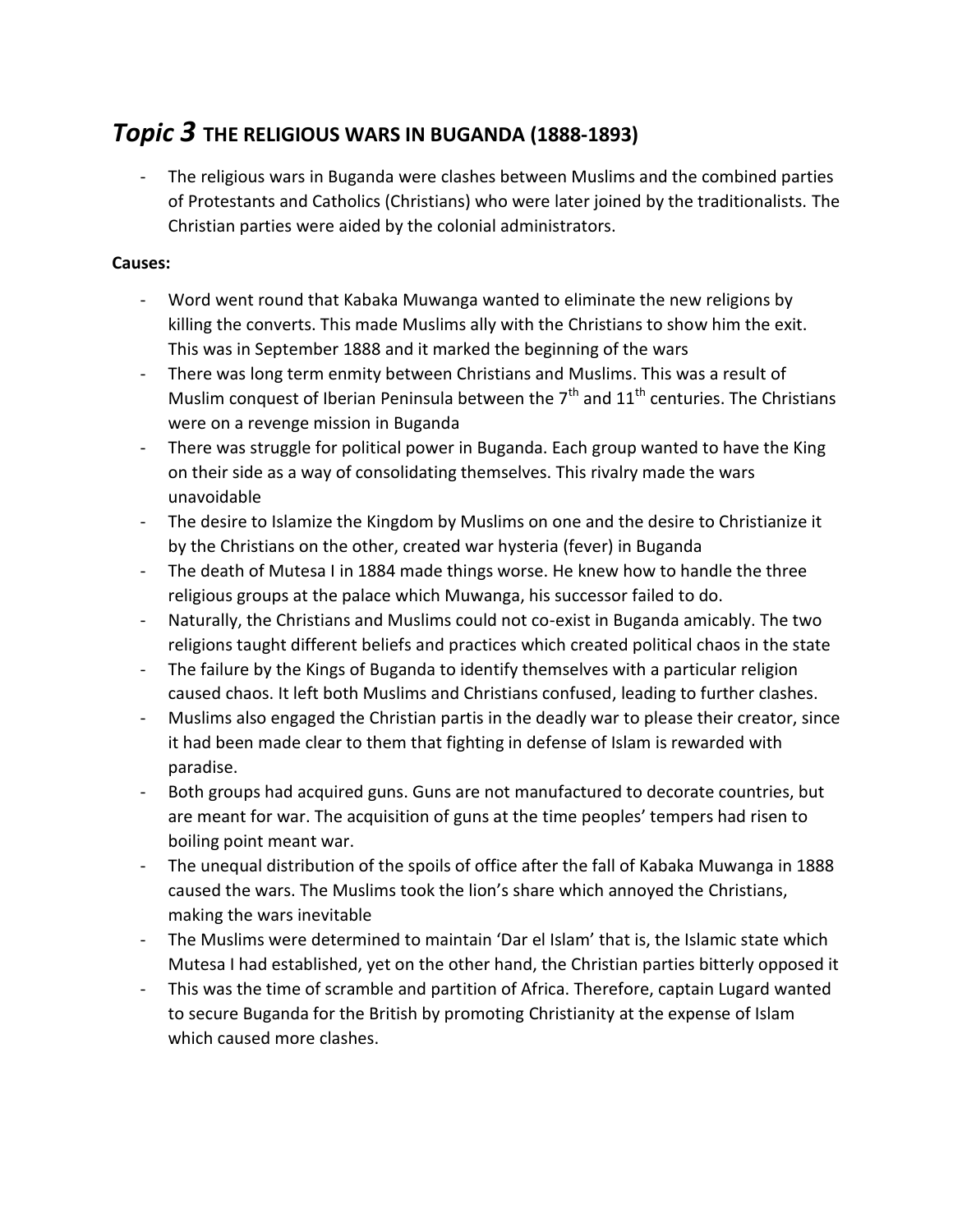- The Christian missionaries also contributed to the outbreak of the wars. They spread false news that Muslims were planning to forcefully circumcise all men in Buganda. This made majority of the Baganda join war against the Muslims
- In 1893 another war took place. It was caused by the mistreatment to Muslims by Major Macdonald together with the Christian parties. The Muslims were led by Juma Nyenje based at Natete, a Kampala suburb

#### **Course of the wars:**

- The wars began with the overthrow of Kabaka Muwanga on  $10^{th}$  September 1888 by the three religious parties, of Muslims, Protestants and Catholics
- What brought these groups together was the Kabaka's plan to maroon them on some Island in Lake Victoria so that they were eaten by crocodiles or even starve to death
- He was accusing them of causing political chaos in the state.
- But after the overthrow of Mwanga, there a rose the issue of sharing administrative posts in the Kingdom. The Muslims who were the strongest of all, took the Lion's share
- Moreover, the new King (Mutebi Kiweewa) who replaced Muwanga was kicked out by Muslims for refusal of circumcision and replaced with Nuhu Kalema who had accepted circumcision (He was circumcised on  $12<sup>th</sup>$  October 1888 by Muallim Kanatta)
- This annoyed the two Christian parties (Protestants and Catholics) and they questioned the way things were being done by the Muslims in the state
- In response, on  $12<sup>th</sup>$  October 1888, the Muslims drove the two parties of Christians out of the capital (Kibuga). The Protestants went to Nkore while the Catholics went to Buddu
- While in exile, the two Christian parties buried their differences and made an alliance with Kabaka Muwanga who was by then living in Sukumaland in Tanganyika
- They realized many Baganda still recognized Muwanga as their King. So to enlist their support, they had to collect Muwanga from exile so as to launch an attack on Muslims in Buganda
- Their plan worked well. They successfully attacked the Muslims on October 1889, defeated them and drove them to kijungute in Bunyoro.
- In November 1889, the Muslims with the support of Kabalega og Bunyoro, launched an attack on the Christians and drove them out of the palace (Kibuga)
- The Protestants went back to Nkore and the Catholics to Buddu. They again agreed to form a joint operation on Muslims in Buganda.
- In February 1890, a man called stokes, who was previously a missionary (CMS) but had turned a trader, supplied the Christians with arms
- With strong weapons, the Christian parties drove the Muslims out of Kibuga once again, forcing them to go Kijungute in Bunyoro
- In the same year, 1890 the Muslim King, Nuhu Kalema died of small pox at Kijungute. He was succeeded by Nuhu Mbogo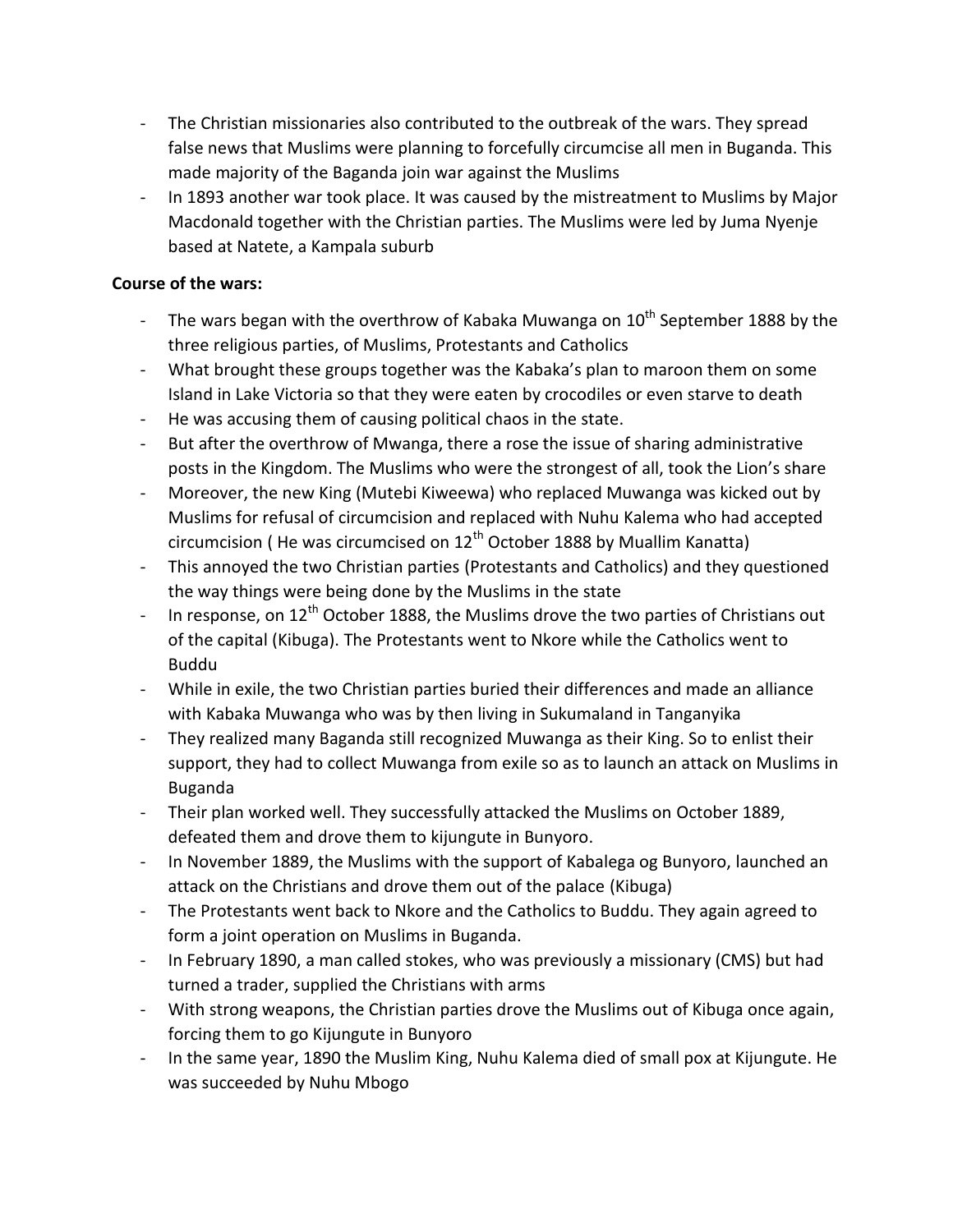- Also in 1890, Lugard began a process of negotiations. This resulted into the signing of the agreement: that is, the 1890 agreement between Nuhu Mbogo and Captain Lugard
- By the agreement, Muslims were forced: To lay down their weapons and acknowledge Muwanga as their King, then go and settle in Busujju, Gomba and Butambala
- In 1893, Muslims complained of poor conditions in the three counties. Major Macdonald who had replaced Lugard drove them out of Busujju and Gomba, living them with only Butambala
- Macdonald then disarmed the Sudanese soldiers who had shown readiness of aiding Muslims and instead armed the Christians and ordered them to attack and kill the Muslims
- The period between the month of June and August of 1893 were spent hunting the Muslims and indeed, many of them were killed. A Muslim was not safe even in his brother's home
- Nuhu Mbogo advised Muslims to accept to live without political power for peace to prevail. He also negotiated with the colonial regime to respect Muslims rights.

#### **Why Muslims were defeated:**

- The morale which the Muslims started with in 1888, was not the same in the end. By 1893, they had been forced to lay down their arms and this was due to a number of factors. The following deserve mention:
- The Christians received military aid from the Europeans. For instance, Stokes who was a former missionary, now a trader supplied them with guns which brought unbalanced strength
- The Muslims had sent a letter to the Sultan of Zanzibar seeking military aid. But it accidentally landed into Lugard's hands which undermined their strategies of defeating their enemies
- The agreement of 1890 between Nuhu Mbogo and Captain Lugard also contributed. By this agreement, Muslims were forced to surrender their weapons and accept Muwanga as their King
- In 1890, the IBEAC opened an office in Kampala and declared Buganda a British protectorate. This buried all Muslims plans of restoring the Islamic state established by Mutesa I
- The Missionaries spread word that Muslims were planning to circumcise Baganda by force. Circumcision was a taboo in Buganda and many people join the Christian forces to defeat the Muslims
- The death of Batuuma, the Muslim mobiliser at the battle of Bunkaabira created problems. With no one to do the mobilization work, Muslims started losing the energy of fighting
- Muslims lacked proper fighting tactics compared to their counterparts who were well prepared by experienced colonial officers.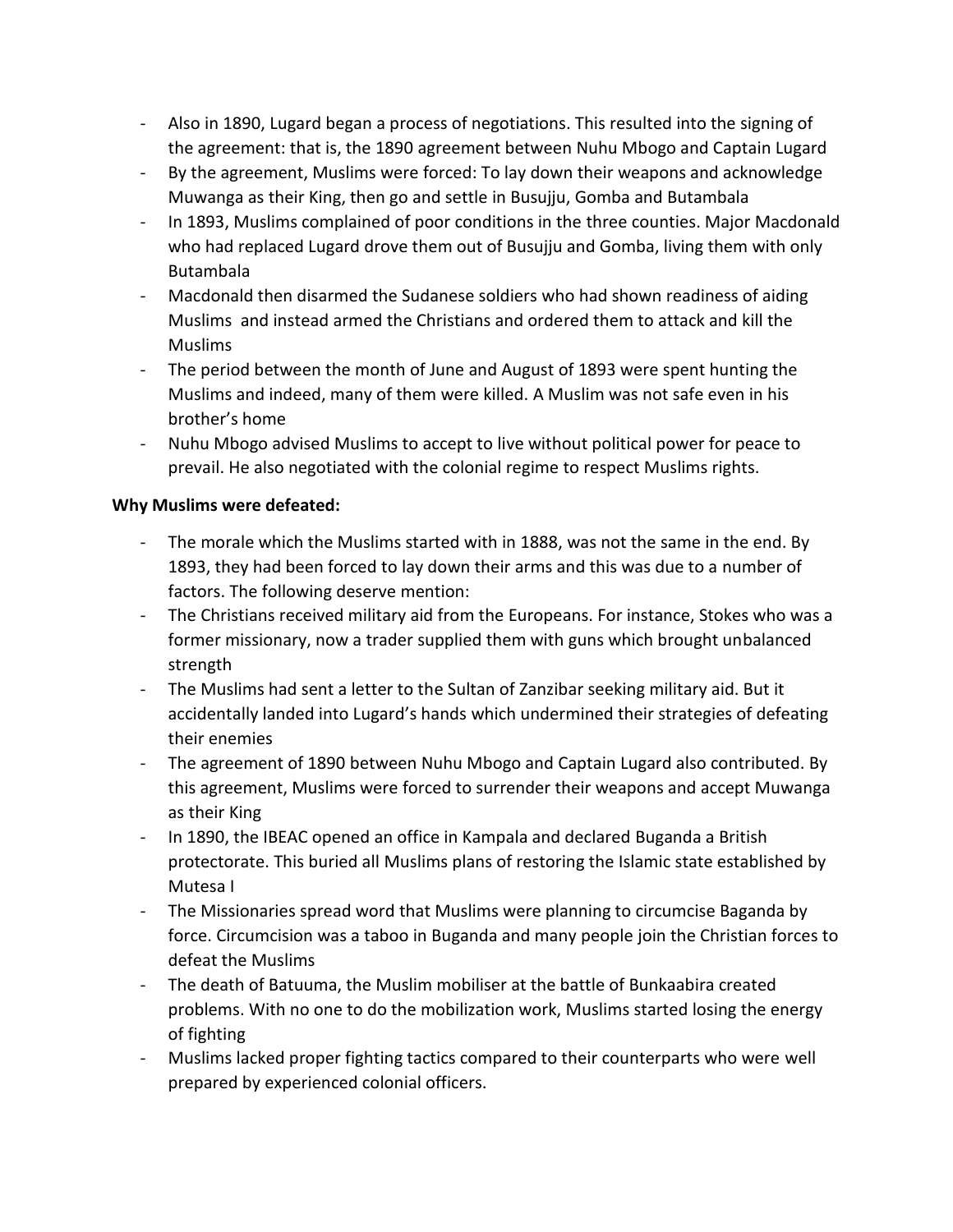- The Christians had gained control of L. Victoria which enabled them block or capture military aid from the Sultan of Zanzibar meant for Muslim Jihadists. A vessel full of guns was captured
- During the wars, the Muslims had lost most of their able commanders such as Kapalaga, Tebukozza, Muguluma, Magadaazi to mention a few. This lowered their energy and morale
- The death of Nuhu Kalema, the Muslim leader weakened them the more. He died in 1890 of small pox at Kijungute. Compared to others, he believed in settling disputes at the battle front
- Also, didn't Muslim forces operate from exile (Kijungute), several miles away from the Kibuga (Capital)? This definitely frustrated their efforts of making Buganda a Muslim state once again
- Major Macdonald, a man who wanted Muslims out of Buganda, disarmed the Sudanese soldiers who had shown readiness to support fellow Muslims. He instead armed the **Christians**
- The Muslims were attacked mercilessly by diseases and they lacked medicine to end the menace. Their defeat was therefore inevitable
- Some people disserted Islam in the course of war. These had not accepted Islam wholeheartedly. They were forced by Mutesa I to join. Isn't this enough to explain the dangers a head of Muslims at the time?
- There was hypocrisy within Muslims' ranks. For instance, in 1893, Prince Semakuutu informed General Kakungulu of Muslims' plans to attack Muwanga and the Christians at Lubaga.
- Muslims were divided over strategies of defeating the Christian regime. Taibu Magatto, Mberege and Sakibu Lutaaya preferred peaceful means and they surrenderd, leaving others who preferred militaristic approach helpless
- Most traditionalists still looked at Muwanga as legitmate ruler of Buganda. So, they could not join the Muslims who wanted Kalema and later Mbogo to be the ruler.
- Muslims fought many battles which exhausted their resources. Food, the most cardinal item was lacking. One wonders how the men of God could fight courageously on empty stomach!

## **Effects of the wars:**

- The Muslims were defeated forcing them into exile to areas like Kijungute in Bunyoro. Others went to Busoga, Nkore, Tooro and Tanganyika. Many of them never came back home
- The scourge of small pox spread as a result of unhygienic conditions created by the wars, created many problems. Indeed, in 1890, King Kalema was laid to rest due the scourge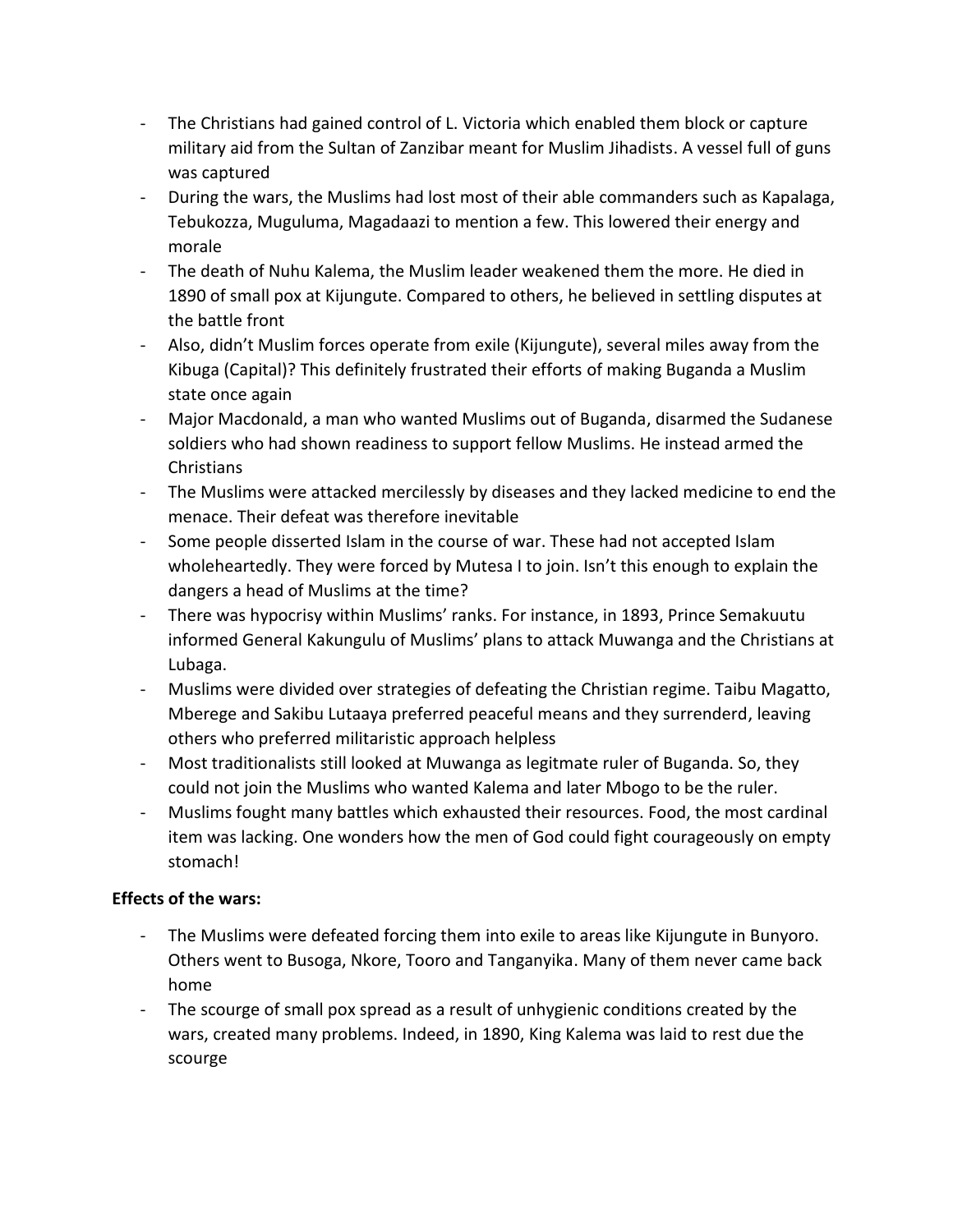- Many Muslims lost their lives with great men such as Muguluma, Tebukozza, Lubanga, Kapalaga, General Magandazi perishing at the battle front. Others died of starvation and disease
- The wars led to the signing of the 1890 agreement between Nuhu Mbogo and Captain Lugard in Buganda. The agreement made Muslims move away from positions of power
- After the wars, the defeated Muslims were forced by the British to go and settle in the poorest areas of the Kingdom. These were Busujju, Gomba and Butambala
- Enormous destruction of property was seen. Muslim homes, gardens and livestock were given a step-motherly treatment. King Nuhu Kalema's palace at Lungujja was left in ruins
- Muslims became a poverty stricken class in Buganda as they had lost property and homes. They were now living like destitute in their homeland. They became hewers of firewood and drawers of water to survive
- The wars ended the Muslim state of Buganda (Dar el Islam) which Mutesa I had established. This was a devastating blow to the Muslim community in Uganda
- Islam was now described as a religion of the defeated minority and mass conversions stopped. This instead strengthened the Christian influence in all sectors of the state
- Muslims were now ranked third class citizens in Buganda/Uganda. Some even feared to indentify themselves with Islam to avoid mistreatment. They developed inferiority complex
- The Christian parties together with the colonial masters visualized Islam as a source of immorality. All acts of worship in Islam were degraded as a way weakening the Ummah
- The religious wars widened the relationship between Muslims and the Christians in Buganda/Uganda as they had killed each other in the course of fighting.
- Since the relationship between Muslims and Christians was sour, Muslims refused to send their children to schools run by the missionaries for fear of mistreatment
- Due to the wars, a true Muslim King sat on the throne of Buganda. It was a taboo for the King to get circumcised, but Nuhu Kalema broke this tradition and nothing happened to him
- Many Muslims were separated from their relatives as they went to exile in Bunyoro, Busoga, Nkore, Tooro, Congo and Tanzania. Most of them did not return to Buganda
- After the wars, Uganda was fully placed into the hands of Christians who became administrators and controllers of wealth. The whole state was Christianized
- But the exile of Muslims from Buganda carried the seeds of Islamization to the areas where they finally settled such as Bunyoro, Nkore, Tooro and Busoga. This was a positive impact
- The wars made the Muslims of Uganda to develop a spirit of Jihad. That is, a spirit of fighting in defense of their religion. It taught others that, Muslims are capable of sacrificing their lives for the sake of Islam
- The wars separated true Muslims from pretenders. This is because, when the wars started, some so called Muslims deserted the Jihad and joined the ranks of Christians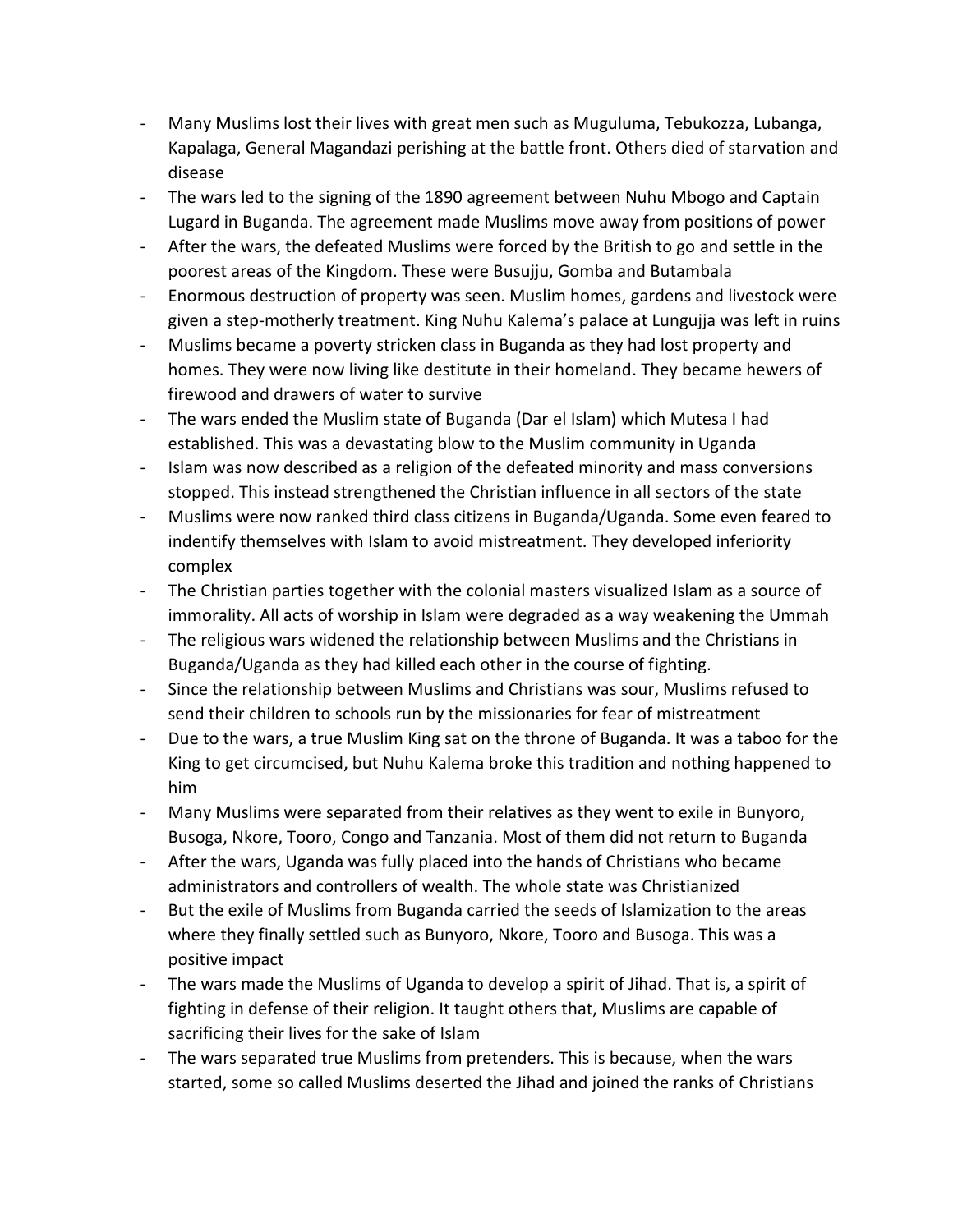- The wars resulted into the creation of Muslim villages which are still being respected. These include Kijungute found in Bunyoro and Butambala which is in Buganda.

## *Revision questions:*

- 1. (a) Explain the factors that led to the Muslim's migration to Kijungute
	- (b) What were the effects of this migration?
- 2. (a) Describe the relationship between Nuhu Mbogo and the Europeans
	- (b) How did this relationship benefit the Muslims?

# *Topic 4* **THE SPREAD OF ISLAM IN THE REST OF UGANDA**

#### **(a) The spread of Islam in Ankole**

- Ankole Kingdom was located in South-Western Uganda bordering Bunyoro and Toro in the north and western parts respectively. In the south, it is bordered by Karagwe, Rwanda, Burundi and Zaire. In the east, is Buganda kingdom
- Today, this area is made up of districts like Bushenyi, Ntungamo, Mbarara, Ruhaama, Ibanda, Isingiro and Rukungiri
- Islam in Nkore was introduced and spread by Baganda refugees. These had been defeated by the Christian parties in the religious conflicts of the  $19<sup>th</sup>$  century
- The Baganda refugees were led by Kauzi. Other prominent men were Ssebalamu, Thabiti, to mention a few
- Majority of the refugees settled in Bukanga. This was during King Kahaya's reign. In this area, they converted many people to Islam
- Most of the Baganda refugees intermarried with the indigenous women which strengthened the relationship between the two, and hence the spread of Islam
- Ankole was also stable politically which encouraged more people from Buganda to join the earlier settlers, thereby enlarging the community of Muslims
- Many Muslims also settled at Itendero, Kakoba, Nyamitanga, Kabwohe, Bunyaruguru, Kajara and they spread the tenets of Islam
- The Baganda Muslims who were employed by the British to assist in sowing the seeds of colonialism, also taught Islam. These were known as sub-imperialists
- Some of the sub-imperialists were Kauzi, Abdallah Affendi etc. these served as saza Chiefs in Bukanga, Bunyaruguru where they influenced the local people to adopt Islamic teachings
- Also, at that time, many people in Ankole wanted to associate with Chiefs. This association also became a cardinal factor in the spread of Islam in the area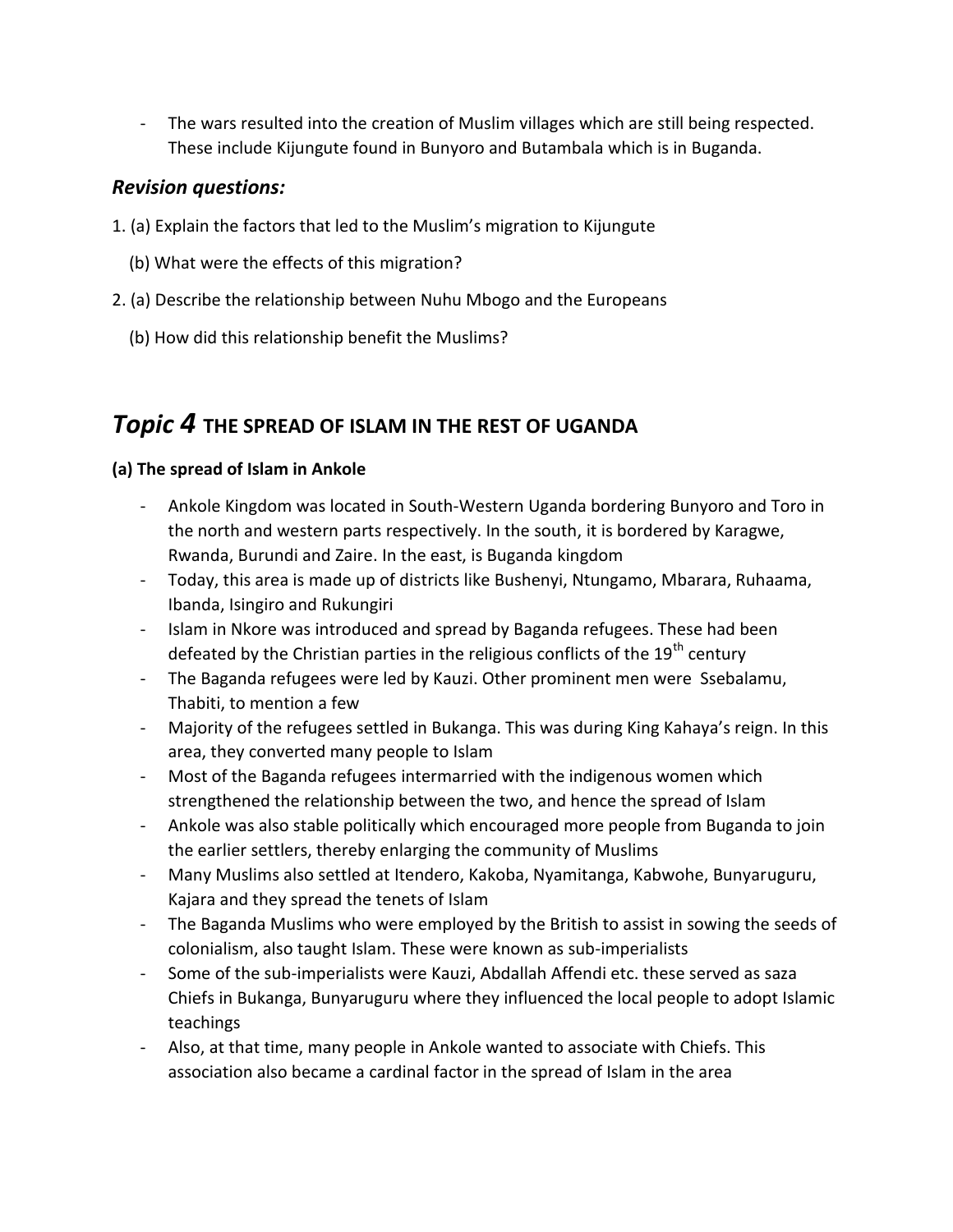- Some aspects of Banyankore culture were somehow similar to the teachings of Islam. Things like polygamy, dowry, knowledge of God etc, shared the same umbilical cord with Islamic culture.

#### **(b)The spread of Islam in Bunyoro**

- Bunyoro is situated in Western parts of Uganda and it boarders Tooro, Buganda and Lango. It was (is) inhabited by the Bantu speaking people, the Banyoro.
- Islam reached Bunyoro through trade contacts between Muslim coastal traders the Banyoro under Omukama Kabalega. They were searching for Ivory, skins etc
- Some Bayoro who were raided as slaves by the Baganda converted to Islam. when they went back home, they introduced Islam to their people and a case in point is Amir Nsamo
- Mutesa I of Buganda tried to spread Islam in Bunyoro. He sent Ssabaddu, Mujaasi and his son, Muwanga with a mat for praying, a red flag, a kettle and sandles for ablution
- The Baganda refugees also contributed. These fled to Bunyoro after being defeated by the Christian parties in Buganda. They settled at Kijungute which became a center of Islamization
- Islam was also spread through initiatives of some few individuals. These included Hajj Umar Kanyabuzaana who instructed many people in Islamic sciences.
- The Sudanese soldiers also spread Islam in Bunyoro. They settled in the area after serving the colonial masters. They established simple mosques which became centers of Islamization
- Intermarriages between Banyoro and foreigners like the Sudanese, Baganda and Arabs also facilitated the spread of Islamic culture in Bunyoro
- The people of Bunyoro also realized that some Islamic cultures were similar to their culture which attracted them to the house of Islam. These included Polygamy, dowry, respect for elders etc

## **(c)The spread of Islam in Northern Uganda**

- Islam reached some areas of Northen Uganda (Lango, Acholi land and West Nile) from Sudan which was by then under Egyptian rule of Muhammad Ali.
- After Muhammad Ali's conquest of Sudan in 1820, many trade routes leading to the northern part of Bunyoro and Buganda were established, leading to the introduction and spread of Islam
- The establishment of trading posts in northern Uganda also facilitated the spread of Islam. The major trading post was at Falaro in Acholi land which attracted Muslim traders
- The area was connected to the long distance northern trade route which connected it to the Islamized zone of the East African coast. This attracted Muslim traders leading to the spread of Islam.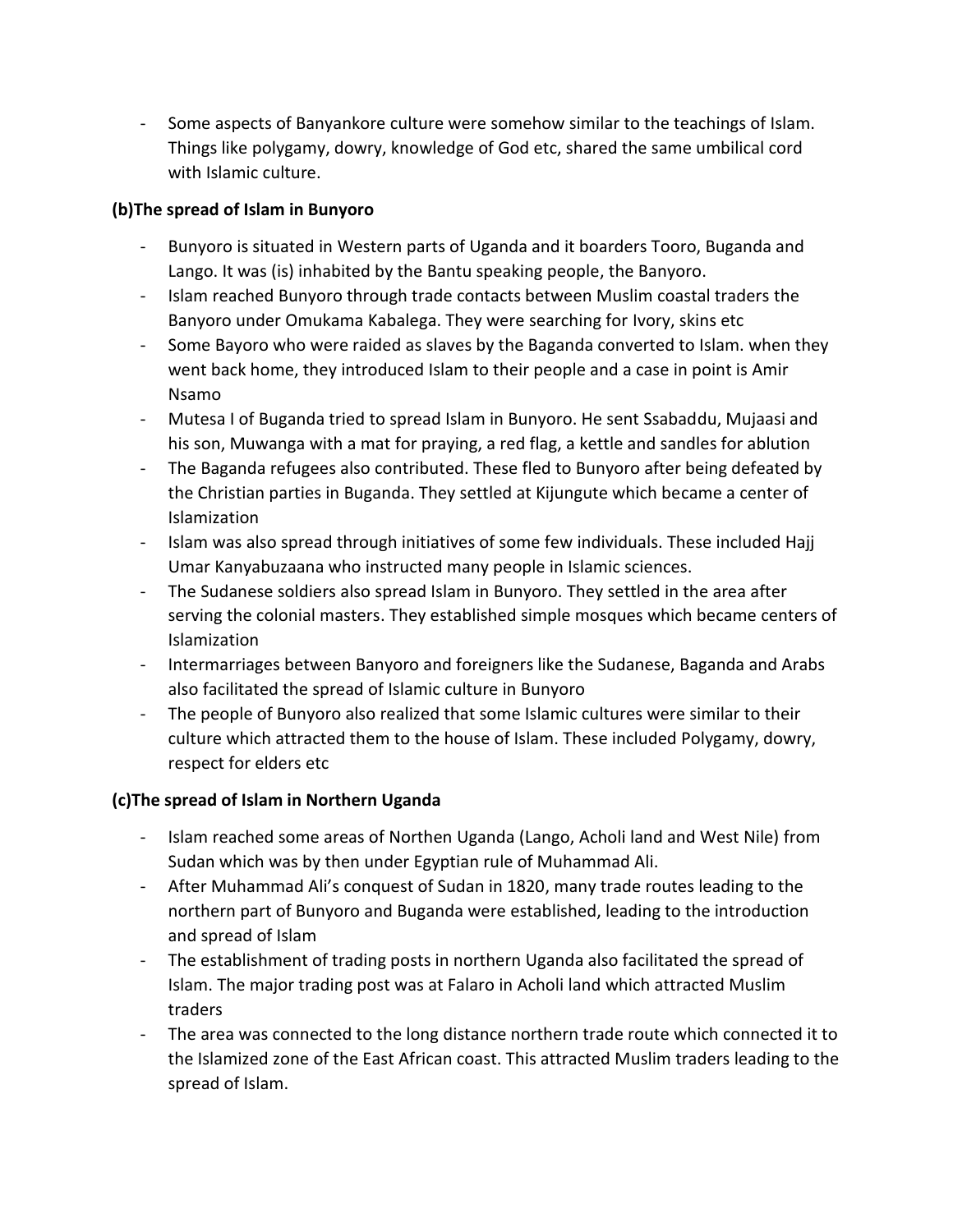- Northern Uganda is in the proximity of Sudan. This therefore meant that, Muslim traders and scholars would easily venture into the area to trade and teach Islam
- The presence of many trade items facilitated the spread of Islam in the area. These included Ivory, slaves, cattle to mention a few. These made trade very lucrative
- The activities of slave trade and slavery deserve mention. Many captured slaves who were taken to Khartoum converted to Islam. When they returned home, they were able to teach Islam to their brothers and sisters
- The British colonialists also contributed. They created the equatorial province, an area combining southern Sudan and northern Uganda. They employed Turkish and Sudanese Muslims as administrators who in the end spread Islam
- Also the extension of the Uganda railway to the north by the British led to further spread of Islam. It enabled many Muslim traders to venture the area on trade missions and ended up spreading Islam
- The presence of the Turkish and Sudanese administrators enabled the local people, especially the Acholi chiefs to learn some Arabic vocabularies and Islamic cultures
- Intermarriage. Many Sudanese Muslms who came in as slave raiders or soldiers of Emin Pasha, married the indigenous women in northen Uganda leading to the consolidation of Islam
- A prominent Muslim called Fadhil al Mulla Marijan from Aringa in West Nile area was born of a Sudanese father who had married a Lugbara girl. This also consolidated the Islamic faith
- Emin Pasha's soldiers who were mostly Muslims practiced some missionary activities in the area. They taught many people Islamic cultures (hygienic practices, prayer, dress etc)
- The rise of the Mahdist revolution in Sudan in 1880-85 was another factor. Its influence was also felt in northern Uganda, given the fact that the Mahdists wanted the entire Nile valley to embrace Islam
- Some Islamic cultures were similar to African cultures, and in this case, Islam was not seen as a foreign Philosophy. These included: polygamy, respect for elders, care for relatives etc
- Some Muslim preachers in the area used Quran as a cure to some diseases and as a protective measure against witchcraft. This too attracted many people to the new religion

## **(d) The spread of Islam in Eastern region**

- The spread of Islam in some parts of the eastern region was done by some Muslim traders from Western Kenya especially from Mumia Kingdom of Muhammad Nabongo
- The Baganda refugees who went to the eastern region between 1889 and 1897 led to the spread of Islam. These had been defeated by the Christian parties and were led by Ali Lwanga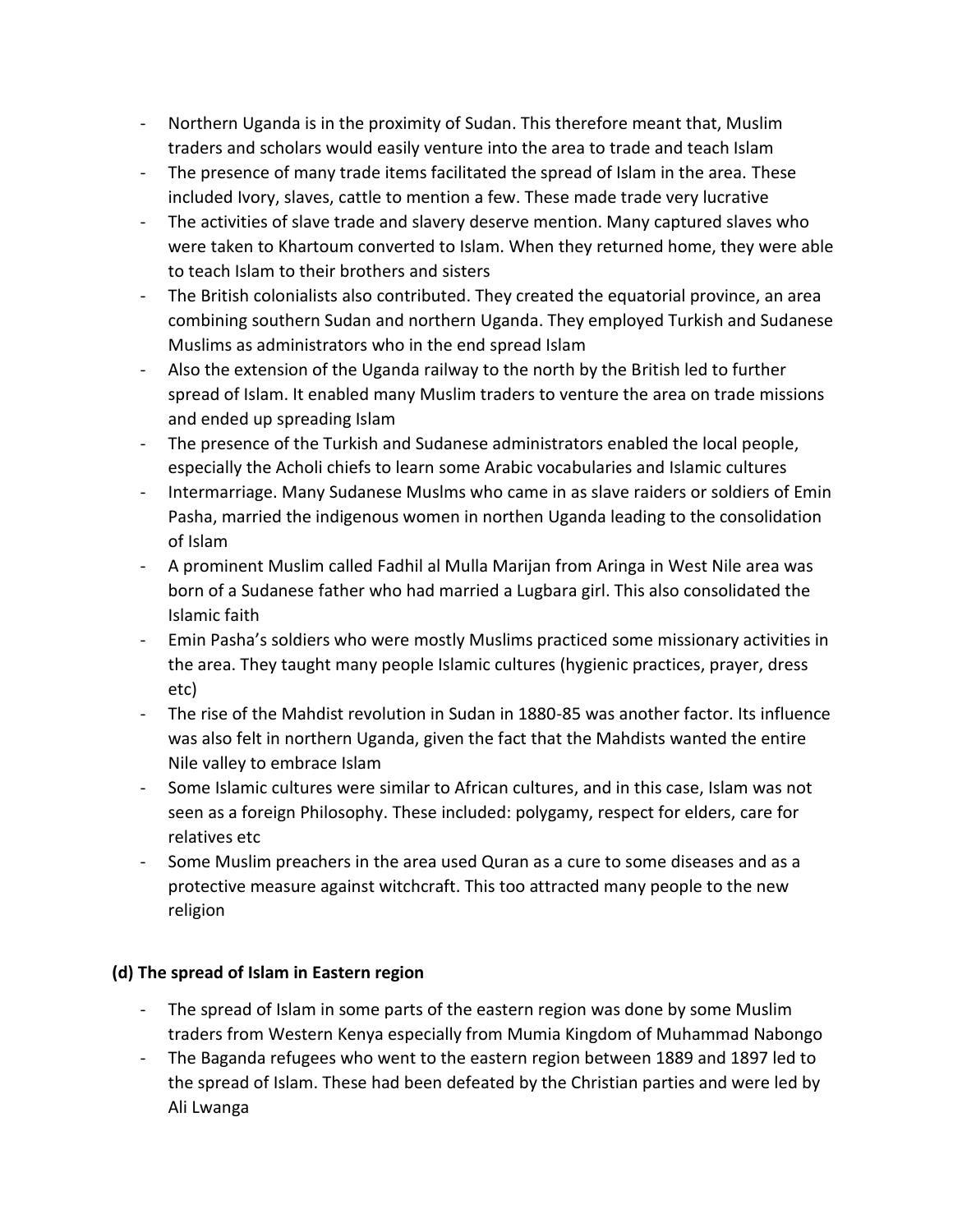- The British colonialists employed Muslims in their administration which aided to the spread of Islam. for instance, Ali Lwanga was employed to work as an interpreter and later served as a Chief
- The Baganda refugees married many wives in Busoga and Bugwere. Thus, their wives, children and many relatives of their wives and neighbours were converted to Islam
- The role of Chiefs deserve mention. A good example is Menhya Munuulo who was converted by the Baganda refugees in 1896. He encouraged his people to embrace Islam and get circumcised.
- The Sudanese soldiers also contributed. These were brought in by the British to establish law and order. At the end of their service, they settled in the area and taught Islam
- Also, the Baganda Muslim missionaries contributed. These included Ibrahim Muyinda, Amir, Adam Kakeeto who mostly operated from Busoga. They put up simples mosques which acted as centers of learning
- The role of sub-imperialists like Semei Kakungulu. Kakungulu employed Muslims porters who in the end promoted Islam because, as they did their work, they taught Islam. They included, Jaffar Mayanja, Lule Abdallah etc.
- The existence of Swahili language also facilitated. Being too close to Kenya, people in the areas of Busia and Bugisu learnt Islam from the Swahili traders who came from the Mumias
- The similarity between Islamic culture and African culture also contributed to the spread of Islam. These included circumcision in Bugisu, Polygamy, respect for religious places etc
- The role of the Uganda railway also deserves mention. In 1912, the Busoga line was opened and brought in a number of Muslim traders who spread Islam in the region
- The settlement of Indians after the completion of the railway line also led to the spread of Islam. These married the indigenous women which consolidated Islamic culture in the area

# *Topic 4* **THE MUSLIM FACTIONS**

- Factionalism in the Muslim community means the disunity and divisions among Muslims. The major factions were three: Juma-Zukuli group, Uganda Muslim Community (UMC) and National Association for Advancement of Muslims (NAAM)
- The three factions caused heated debate which generated conflicts among Muslims.

## **(a) THE JUMA-ZUKULI FACTION**

## **Its origin:**

The group was formed in 1947 after the Kibuli group dropping the observance of zuhuri prayer alongside Juma on Friday.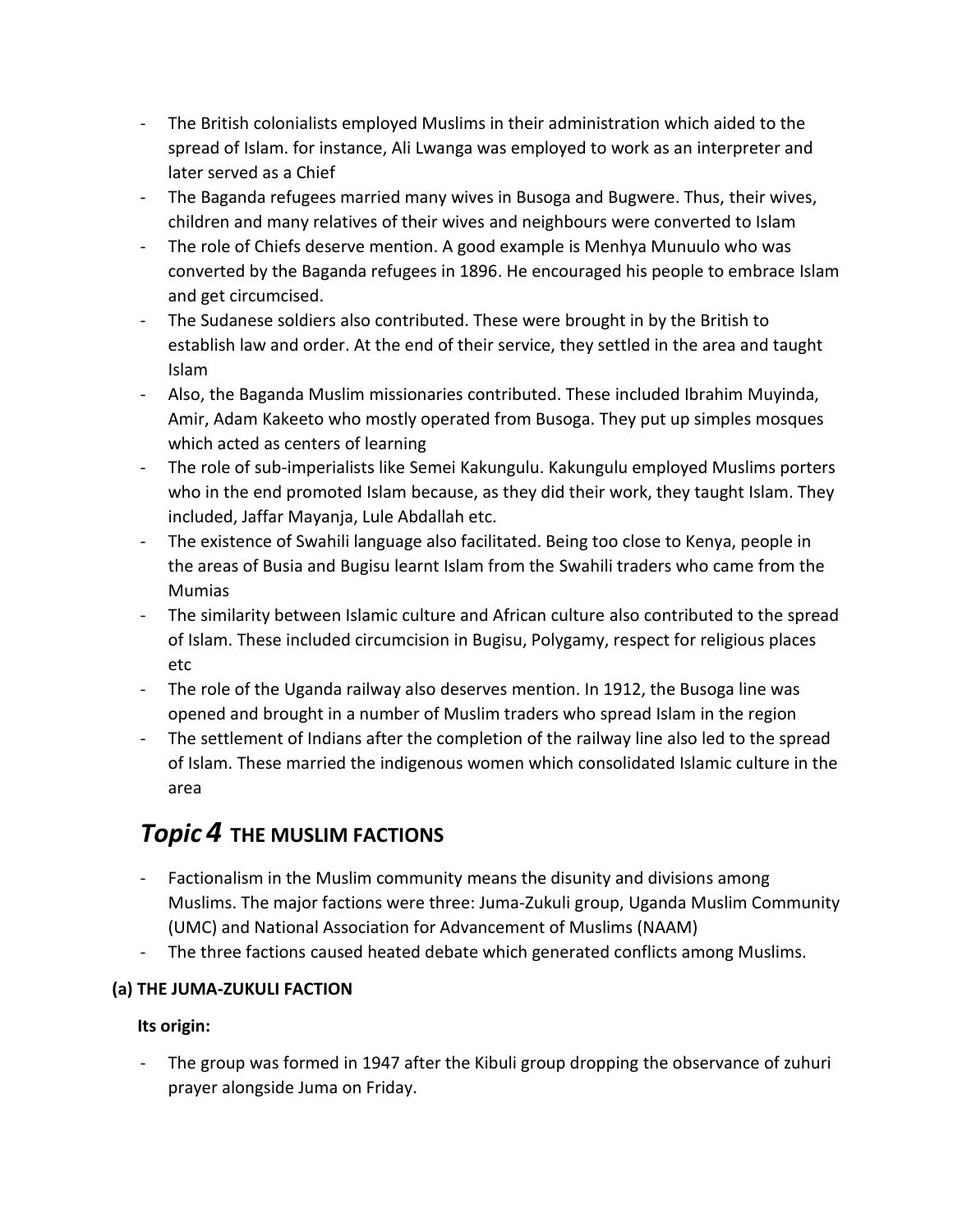- Juma-zukuli group was formally part of Kibuli group that believed in observance of Zuhur and Juma prayers on Friday
- It was started by Sheikh Abdul-Rahman Mivule together with other prominent Sheikhs. Its headquarters were established at Kawempe Kyadondo
- Its establishment came as a result of the fact that, since the 1920's, Ugandan Muslims were performing both Juma and Zuhur prayers on Friday
- As time went on, some Sheikhs like Abdallah Mayanja started opposing the practice arguing that it was innovation (Bidi'a)
- This generated a hot debate between its supporters and the non-supporters and the community got divided into two camps
- Kabaka Daudi Chwa II tried to solve the problem by calling a meeting between the two sides but it was fruitless
- Also the British colonialists got concerned and invited some Tanzanian scholars led by Sheikh Ibrahim to help end the difference but all in vein
- Round about 1947, the problem was widening. Therefore, a delegation of sheikhs travelled to Mecca to get a solution from the Mufti of that area
- The answers given by the Mufti of Mecca to the Muslims were not directly answering the question. He said there was no need of observing the two prayers on Friday.
- For the sake of peace and keeping the Muslim community united, Prince Badru Kakungulu together with leadership at Kibuli mosue resolved to drop Zuhur on Friday
- When leadership at Kibuli dropped the Zuhur prayer on Friday, some Muslims headed by Sheikh Abdul-Rahman Mivule were not pleased
- They therefore broke off and bought five acres of land at Kawempe Kyadondo where they established their headquarters
- Due to their continued observance of both prayers on Friday, they became known as Juma-Zukili group. The Baganda pronounced Zuhuri as Zukuli
- This group was not as strong as the other groups. In fact after the death of its founder, Sheikh Mivule in 1979, it almost collapsed
- Apart from Sheikh Mivule, other leading Sheikhs that belonged to the organization were Sheikh Kasujja, Salim Ssebyala, Yunus Butannaziba and Katambala Juma Nsambu
- The most learned Sheikh of this group was Jasujja and was confirmed as Sheikh by Sheikh Swaibu Ssemakula
- Today, there is a significant decline in the number of people who observe both prayers at least in public
- Like any other Muslim organizations, Juma-Zukuli has suffered a heavy blow when the Uganda Muslim Supreme Council was established as some of its prominent personalities occupied prominent positions in the council

## **The contribution of Juma-Zukuli Group to the development of Islam.**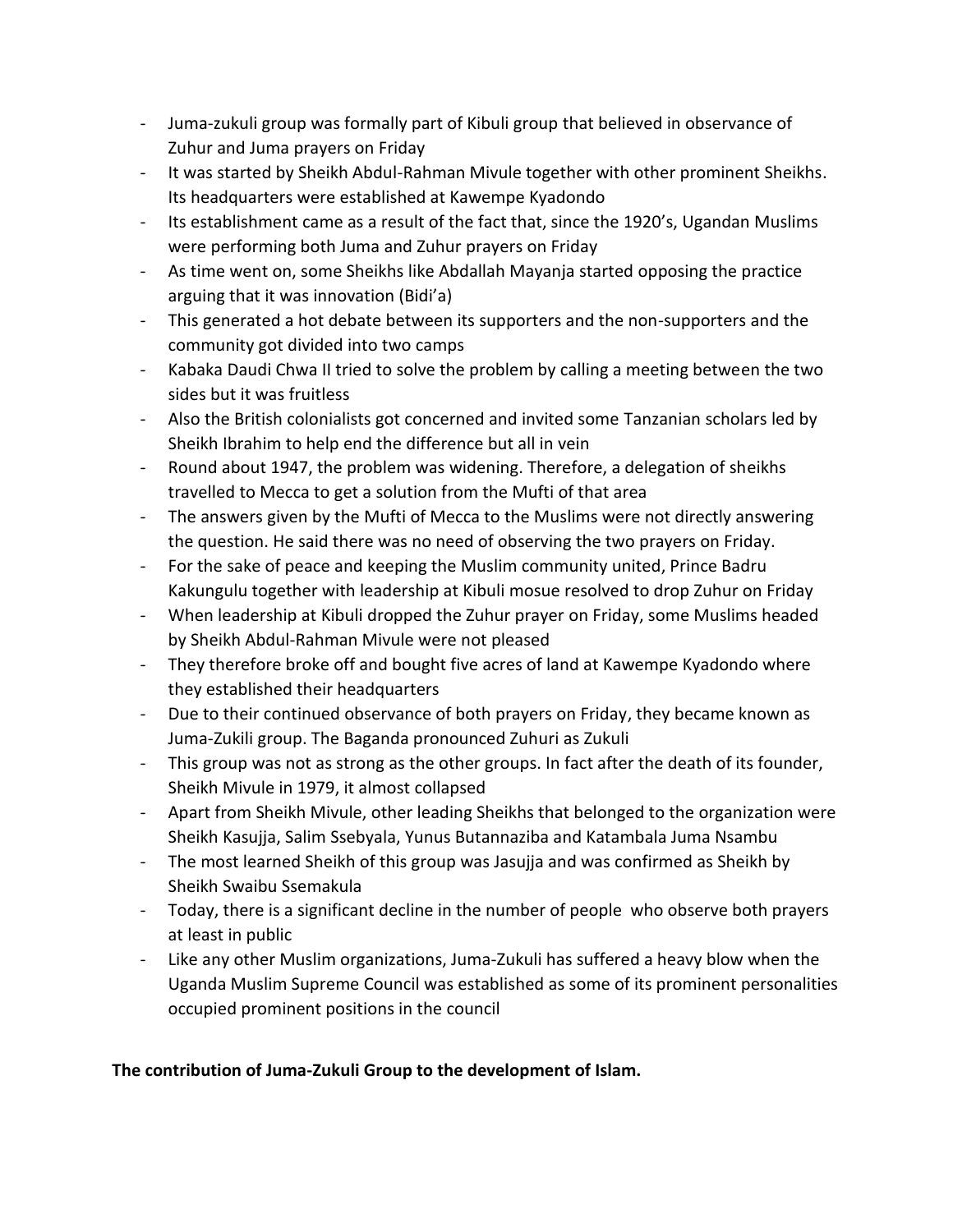- They established a big mosque on the five acres of land purchased at Kawempe Kyadondo which up to now acts as the Headquarter of the organization.
- Significant contribution in the field of education has been seen. Kawempe Muslim secondary school stands on the five acres of land bought by the organization
- Related to the above, the organization established an Islamic seminary that has done a lot in educating the young ones about their religion
- Juma-Zukuli joined other Muslim organisations to form the Uganda Muslim Supreme Council in 1972, hence contributing to the development of Islam
- It has produced a number of scholars (Sheikhs) who have contributed in the teaching and propagation of Islam in Uganda
- It has for many years organized Maulid on which a number of people converted to Islam. Maulid is a religious function organized to celebrate the birth of the Prophet
- It has secured scholarships for Muslim students to further their studies. For instance, Sheikh Hussein Rajab Kakooza was sponsored to study from Pakistan
- It has joined other Muslim groups to promote the Islamic culture in Uganda. In this vein, the Islamic dress code, the pillars etc, have been promoted
- Juma-Zukul group has done a lot to fight against acts of disbelief (shirik) such as divination, magic, evil sacrifices to mention a few
- It has joined other Muslim organisations to protect the rights of Muslims in the country regarding dress, foods and drinks etc

## **(b) THE UGANDA MUSLIM COMMUNITY (U.M.C) FACTION**

It was started by Prince Badru Kakungulu in 1947 at Kibuli hill. The followers of this group were locally called 'Juma Mpya', meaning New Juma. They got this name after dropping the extra Zuhuri prayer on Friday

## **Achievements:**

- It contributed to the development of Muslim education. This was through the establishment of schools such as kibuli, Nabisunsa girls to mention a few
- It represented the Muslim community at the independence celebrations when Sheikh Swaibu Ssemakula led the national prayers on  $9<sup>th</sup>$  October 1962
- It trained scholars who contributed a lot in the spread and teaching of Islam. these included Sheikh Muhammad Lubowa, Sheikh Kassim Ssemwanje and others
- It led to the development of the Uganda Muslims' Students Association (UMSA) which united Muslim students in secular schools and Higher institutions of learning
- It also formed the Young Men Muslim Association (YMMA) with the cardinal aim of mobilizing young Muslims to promote the culture of their religion
- Grand Maulids were organized in different parts of Uganda on which many people accepted Islam. The Mityana Maulid of 1969 organized by Prince Kakungulu, it is said the number of non-Muslims was twice that of Muslims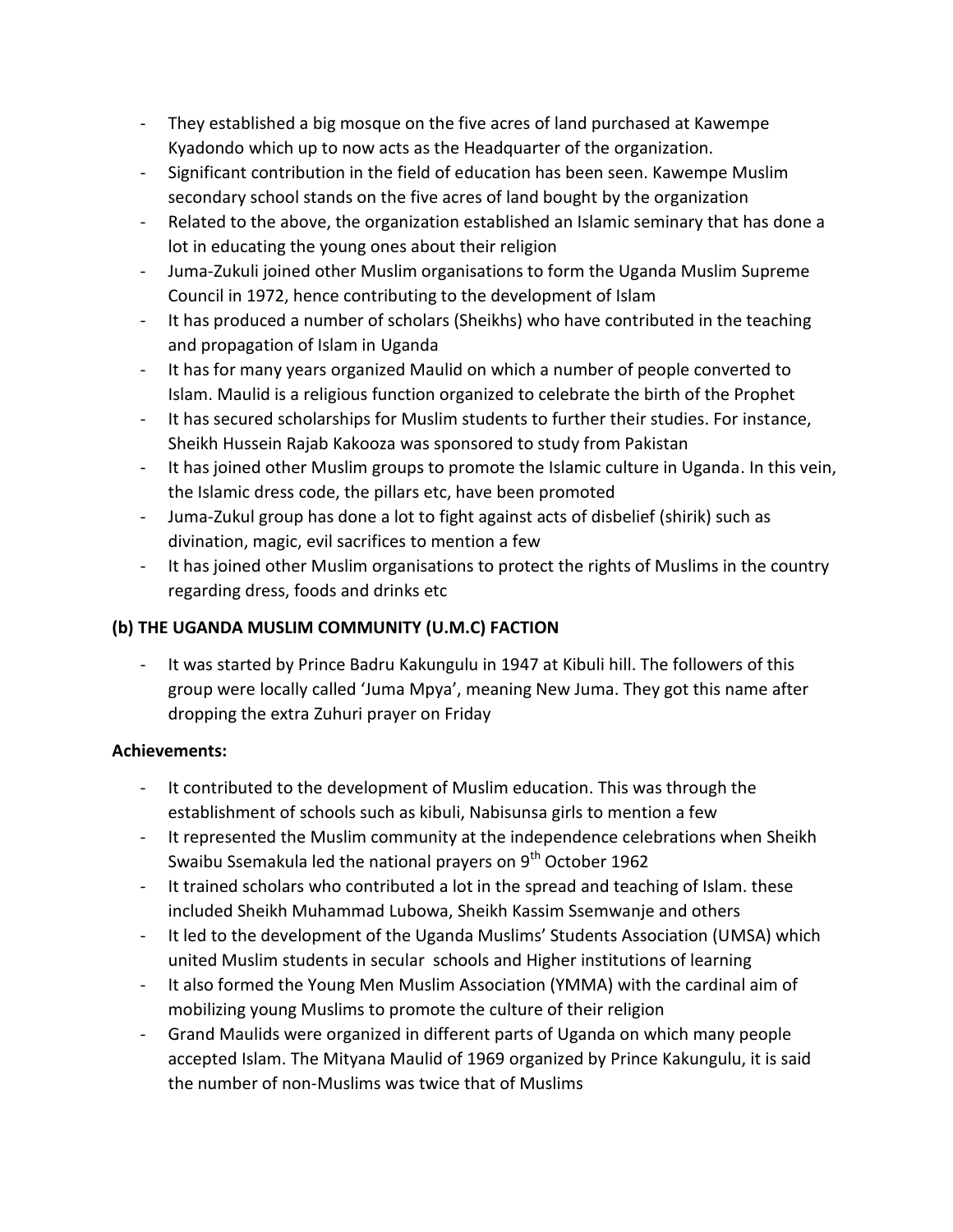- The organization mobilized Muslims to join politics. Consequently, some of them such as Aubakar Mayanja, Ali Kisekka, Abbas Balinda and others were elected to parliament
- The Kibuli affiliated Sheikhs led by Swaibu Ssemakula formed the Jamat al Islam which aimed at owning property such as land and doing Missionary work
- It was the Uganda Muslim Community under Prince Badru Kakungulu that saved many Muslims' lives after the fall of President Amin in 1979 when they were being hunted
- It continued to oppose the activities of NAAM which was formed by Milton Obote as a counter force against the Kibuli based Muslims which divided the Muslims

## **(c) THE NATIONAL ASSOCIATION FOR THE ADVANCEMENT OF MUSLIMS (NAAM), 1965**

- NAAM was another faction which started in 1965. This was during the reign of Milton Obote as Prime Minister of Uganda
- It was started by Akbar Adoko Nekyon as founder President and Sheikh Abdul Obeid Kamulegeya as its Vice President
- Nekyon was Obote's cousin who had converted to Islam while in India where he had gone for studies in the early 1960's

#### **Why it was formed:**

- The government in power called Uganda People's Congress (UPC) wanted to infiltrate the Muslim community so as to keep them divided. UPC was headed by Milton Obote
- The non-Baganda Muslims felt that they were more sidelined by Baganda Muslims. So they joined NAAM as a way of taking part in the leadership of Muslims in Uganda
- There was need of creating an association which would provide an administration that would cater for the general welfare of muslims
- The followers of NAAM wanted a systematic way of electing Muslims' leaders. They reasoned that, the Price who was heading the Muslims had not been elected by the entire community of Muslims
- The followers of NAAM wanted to have a constitution that would govern the Muslim community in Uganda. They hoped this would bring sanity in Muslims' circles
- NAAM was formed in order to link the Muslims' community to the government of Uganda. In this way, it was to create a friendly relationship between the Muslims and the government
- It was formed to revive Islam and ensure that it remains strong and pure. The aim was to cleanse Islam of faults
- It was formed to end divisions and conflicts within the community of Muslims. For instance, the division between the UMC (Kibuli) and Juma-Zukuli group
- The followers of NAAM were opposed to Prince Badru Kakungulu's leadership saying that he did not have enough qualifications of leading the Muslims
- Obote wanted to use NAAM as a weapon to destroy Buganda-Muslim relationship, since he was at war with Kabaka Mutesa II, who was Prince Badru Kakungulu's nephew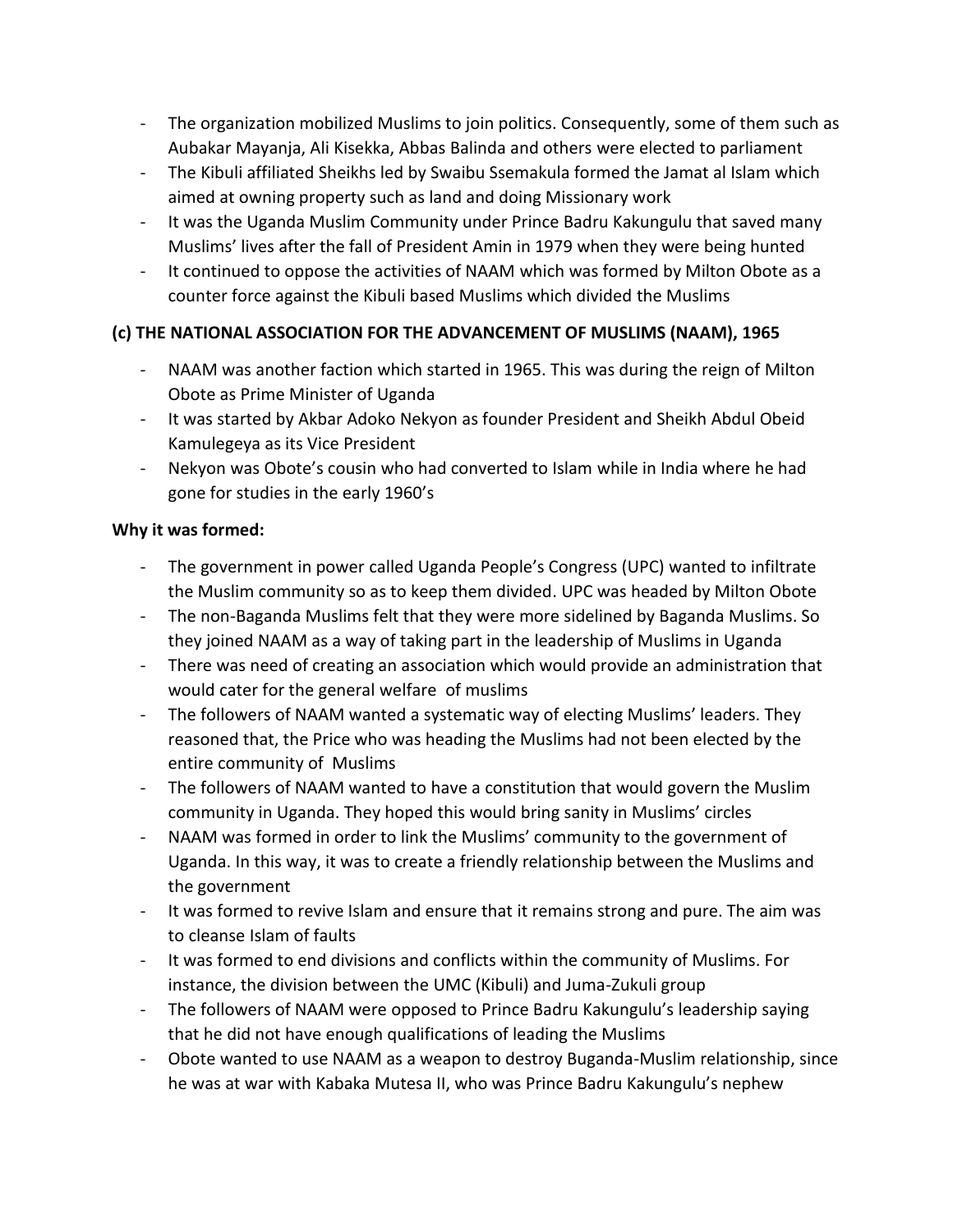- NAAM was to be used to pass over UPC policies to the Muslim community. By this, one may argue with confidence that the NAAM was formed for political reasons
- Obote also wanted to use NAAM to indirectly cause enmity between Baganda and non Baganda Muslims to his benefit. That is why its executive comprised non Baganda Muslims

#### **Achievements of NAAM:**

- It made Muslims learn that they needed to establish an administrative structure that was all embracing
- It laid foundation for democratic election of leaders within the Muslim community in Uganda to avoid clashes
- NAAM organized Maulidis on which many people converted to Islam. Sheikh Kamulegeya said that, in 1965, over 100 people embraced Islam on Maulidis
- The supporters of NAAM were made chiefs in Buganda yet before its formation, there were only two counties in which Muslims could be made chiefs
- The formation of NAAM made non-Baganda Muslims to become active in the affairs of the Muslim community
- NAAM taught pure Islam and tried as much as possible to discourage acts of innovation (Bidi'a) in the circles of Muslims
- In increased on the number of scholars (Sheikhs) in Uganda. This was mostly done by Sheikh Swaibu Ssemakula, one of its members
- NAAM helped to establish mosques in some parts of the country. Though very few, the mosques facilitated Islamic learning
- NAAM united Muslims of different tribes and this was a great achievement, since it promoted Muslim brotherhood. But Buganda as a tribe was somehow sidelined
- NAAM led to the opening up of the *Muslim World League* office in Kampala. This is a relief organization with headquarters in Saudi Arabia. It was introduced by Sheikh Kamulegeya
- NAAM aided the effort of Sheikh Abdul-Razzaq Matovu to translate the Quran into Luganda language. This helped Muslims to understand the teachings of the Quran
- NAAM advertised Islam through the different radio talk shows sponsored by the government
- It built the foundation for the formation of the Uganda Muslim Supreme Council. Its weakness acted as an eye opener to the Muslims

#### **Weakness of NAAM:**

- The supporters of NAAM fought with its non-supporters for mosques which they did not help to build. This led to bloodshed and death
- In course of conflicts created by NAAM, destruction of property took place. Many mosques and schools were erased to the ground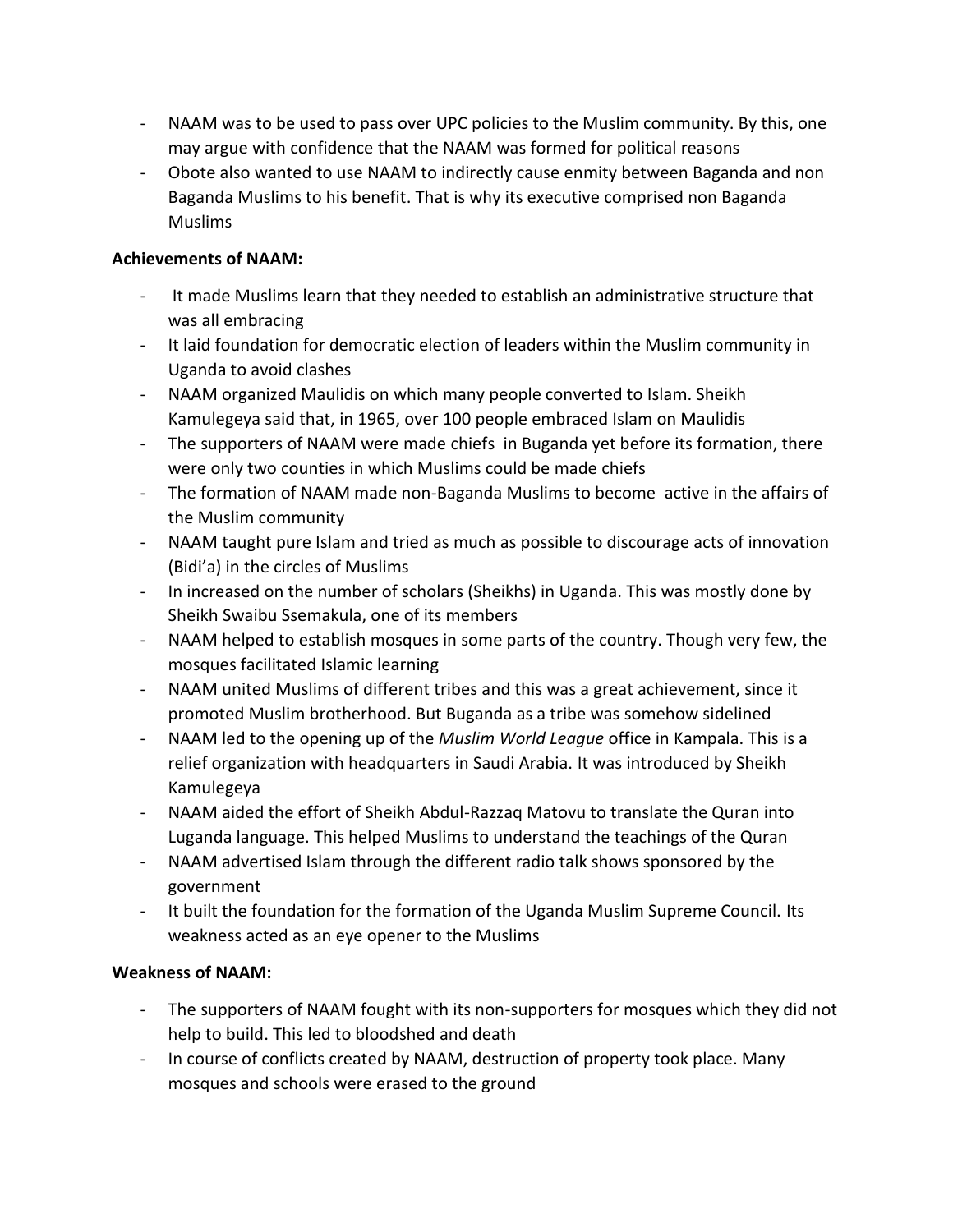- Many Muslims that were known to be sympathetic to Obote's UPC government were either killed or arrested after his downfall in 1971
- In the same vein, the fall of Obote in 1971 witnessed an attack on homes and properties of NAAM supporters by people who hated Obote. Sheikh Kamulegeya's home was vandalised
- Not only this, but also bad blood developed between NAAM supporters and non-Baganda, because it was visualized as Obote's arm of destroying their Kingdom.
- NAAM was largely infiltrated by UPC politicians under the cover of helping the Muslims. This created more divisions and conflicts within the community of Muslims.
- The supporters of NAAM employed by the UPC Government mistreated fellow Muslims who did not belong to NAAM. This tarnished the Islamic brotherhood
- In 1971, NAAM was dissolved and it as later replaced by the Uganda Muslim Supreme Council (UMSC) which came into being in 1972
- There was a lot time wasted in the struggle for power and recognition instead of putting up developmental projects which would benefit the Muslims
- The rate at which Islam was spreading decreased. Muslim scholars feared to venture into areas dominated by either party which affected the growth of Islam
- The rate at which congregational prayers were observed reduced since Mosques had become battle grounds. They were not sure of their dear lives

## *Revision questions:*

- 1. Describe the formation of NAAM in 1965
- 2. Explain the effects of NAAM in the history of Islam

## **IMPACT OF FACTIONALISM (DIVISIONS) ON MUSLIMS IN UGANGA**

- When Muslims continue belonging to different factions, their lives and Islam in general are affected. For instance:
- Muslims have lost their good image in society which makes them look disorganized before other religious denominations
- A lot of time has been wasted struggling against each other instead of focusing on developmental programs for the benefit of the community
- Factionalism reduced the rate of dissemination of Islamic message throughout the whole country. For instance, non-NAAM Sheikhs could not easily be received in some areas
- The factions contributed to loss of lives among Muslims in course of fighting for mosques and also, after the fall of Obote in 1971
- The young generation was greatly misled yet they were to be the leaders in the years to come. They grew up thinking that Fitina is a normal thing
- It made the Muslim community lose many opportunities especially in politics. They could not stand with one voice to demand their share from the National cake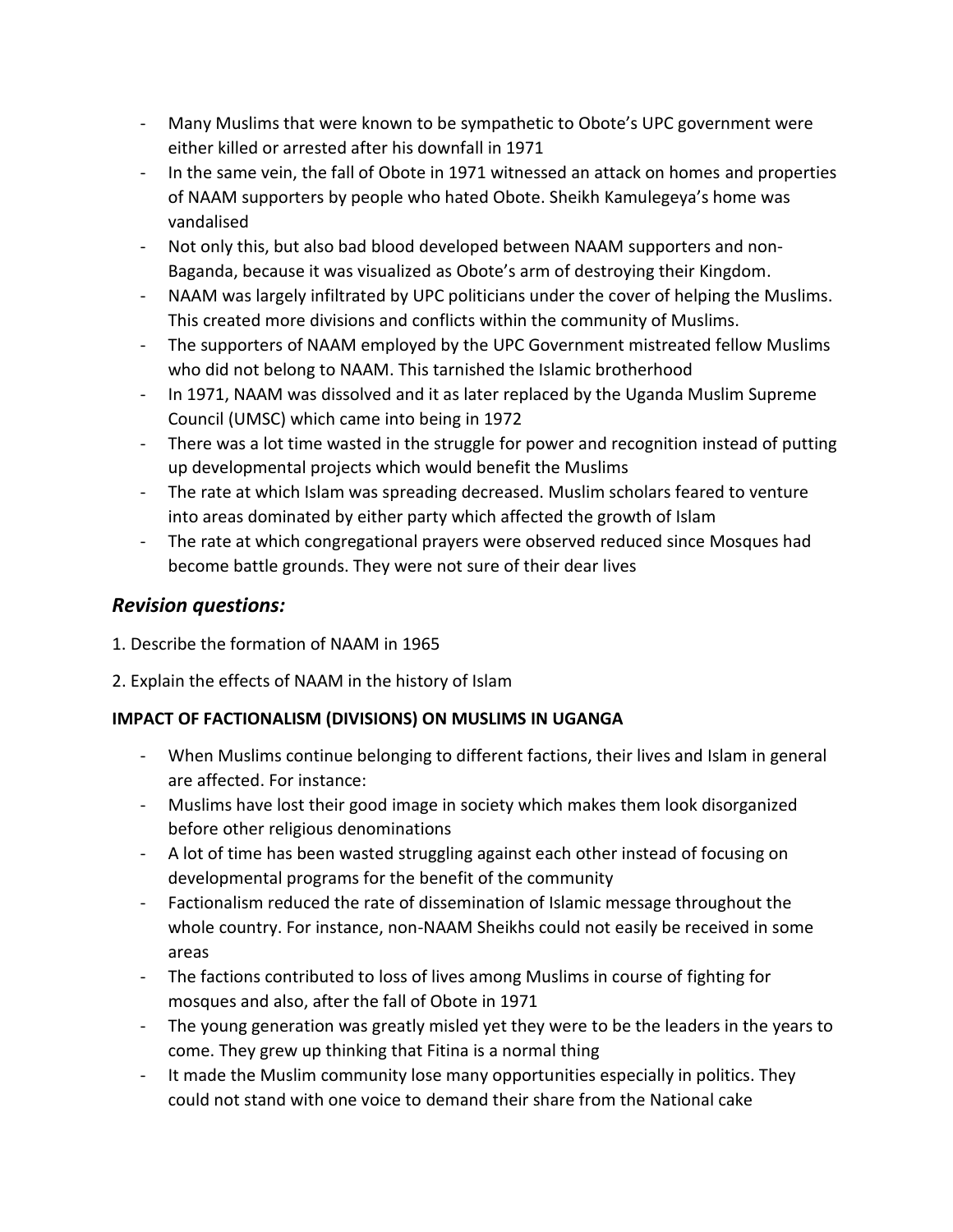- It created a lot of enmity among Muslims who were supposed to live together as one community as taught by the Quran
- Many international opportunities such as scholarships were lost. The conflicts discouraged many Muslim international organizations and Muslim states
- Also enmity bred a lot of bad revenge within the community of Muslims. This was seen after the fall of Obote in 1971
- A lot of property was destroyed. Mosques and schools were vandalized in 1960s. Also after the fall of Obote in 1971, houses, livestock and vehicles of NAAM supporters were destroyed
- Muslims became a laughing stock to the public. In 1994, two prominent sheikhs fought for the microphone at Kololo, each one wanting to deliver prayer for the nation
- Many Muslim families ended up suffering in situation where death occurred because of conflicts generated by the factions
- Some factions became too radical that their activities led them into prison which affected the Muslim community

# *Topic* **5 THE UGANDA MUSLIM SUPREME COUNCIL (UMSC)**

## **(a) Its origin:**

- The Uganda Muslm Supreme Council was formed in 1972 during Idd Amin's presidency. This was born out of the meeting that was held in Kabaale
- The formation of the UMSC was intended to end conflicts within the Muslim community which surfaced after the emergence of the factions
- Therefore, the UMSC was supposed to act as an umbrella organization to bring all Muslims in Uganda together
- The title given to the leader of the UMSC was called Chief Kadhi. The first Chief Kadhi of the UMSC was Sheik Abdul-Razzaq Matovu and his deputy was Sheikh Islam Kulumba

## **(b) Why it was formed**

- It was formed to unite Muslims of Uganda into one body in order to end misunderstandings and conflicts
- The UMSC was formed to promote the welfare of Muslims by building schools, mosques and other institutions
- In order to properly teach and train believers in the proper understanding the Quran and its teachings
- To educate and train Sheikhs in the preaching of Islam and to teach them the performance of rites of Islam such as marriage, funeral rites, Hajj etc
- To work as a mouth piece of Muslims to the government. It was to bridge the gap between the Muslim community and the government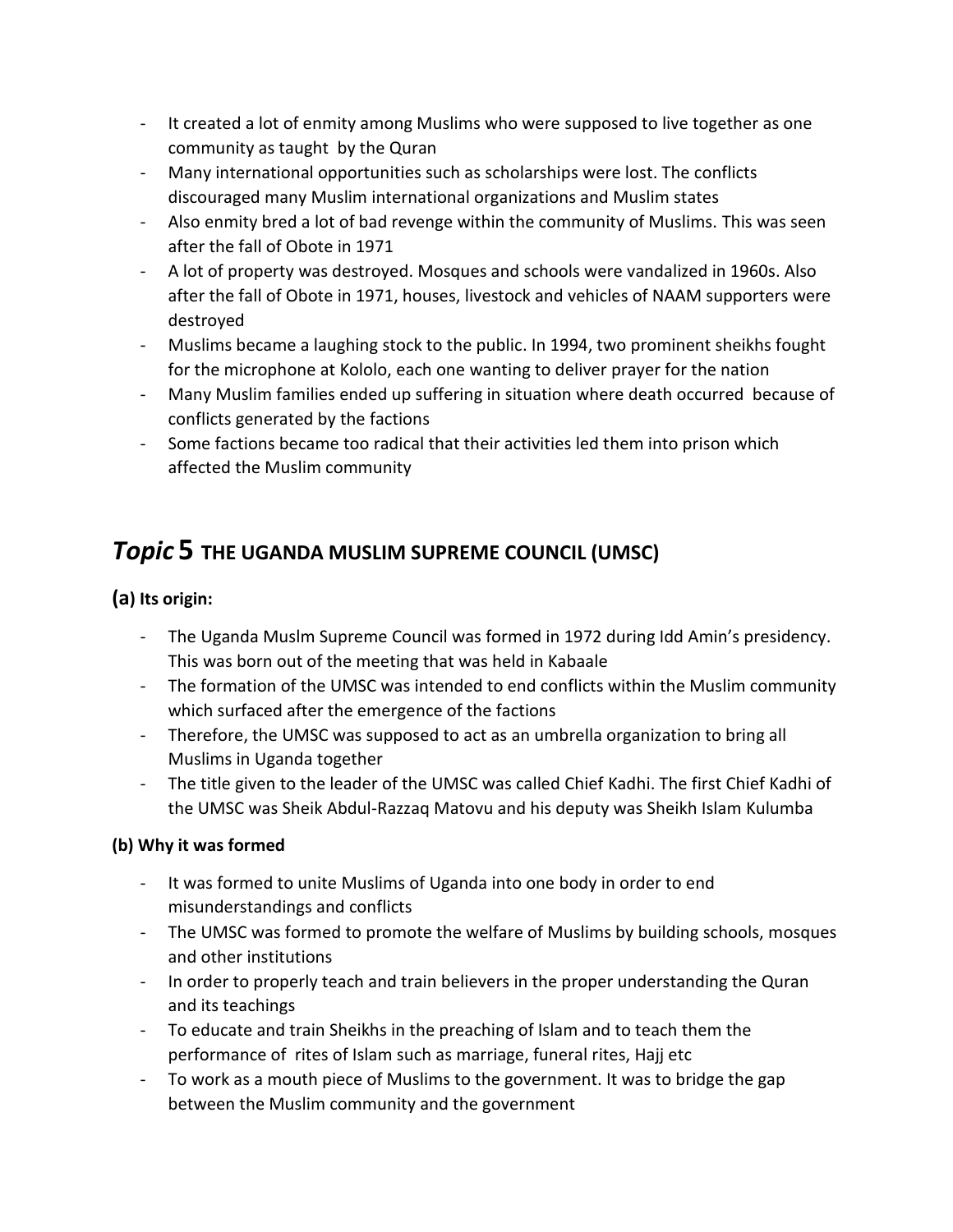- It was to relate Muslims with the outside Muslim world through securing aid, scholarships for Muslim students to study abroad
- It was also formed to rehabilitate mosques throughout the country since most of them were in a sorry state
- To look after the disadvantaged members of the Muslim community such as orphans, widows, the poverty stricken etc
- To encourage the organization of religious ceremonies (functions) such as Maulid. This was aimed at promoting the image of Islam.
- It was formed to ensure that Zakat is collected and properly distributed to all those Muslims who deserve it
- It was formed to safeguard the property of the Muslim community such as mosques, schools etc

## **(c) Achievements (success/Importance) of the UMSC**

- The UMSC has tried to unite Muslims. This was especially seen during Iddi Amin's presidency when the community of Muslims had one leader
- The UMSC has also tried to educate Muslims in both secular and religious education by building schools and providing scholarship
- The UMSC has trained Sheikhs in various fields of Islam, such as Sharia, Da'wa etc. Most of them were trained from outside Uganda in countries like Sudan, Egypt, Libya and Saudi Arabia
- The greatest achievement of the UMSC is that, it has managed to survive up to now, despite a number of challenges
- The UMSC has established mosques in different areas of Uganda. At least every county in Uganda has a mosque
- It has linked the Muslims of Uganda to their brothers in countries like Sudan, Egypt, Libya, Saudi Arabia, Pakistan etc
- Its formation made Muslim leaders from powerful Islamic states to visit Uganda which benefited the Muslims. For instance, King Faisal of Saud Arabia visited in November 1972
- It has helped to secure scholarships for Muslims in Uganda in order to get higher education both in Uganda and other Muslim countries
- I has acquired land for the establishment of some infrastructure for the benefit of Muslims. For instance, it got land from Prince Badru Kakungulu at Kawempe
- It has managed to construct hospitals for the welfare of Muslims. For instance: there is one at old Kampala hill, Mityana, Mbale to mention a few
- It has managed to promote and protect Muslims' rights in Uganda such as the right to slaughter animals, the Islamic dress code at public functions to mention a few
- It has helped Muslims in the performance of hajj rights. This was seen right from the time of President Amin by securing visas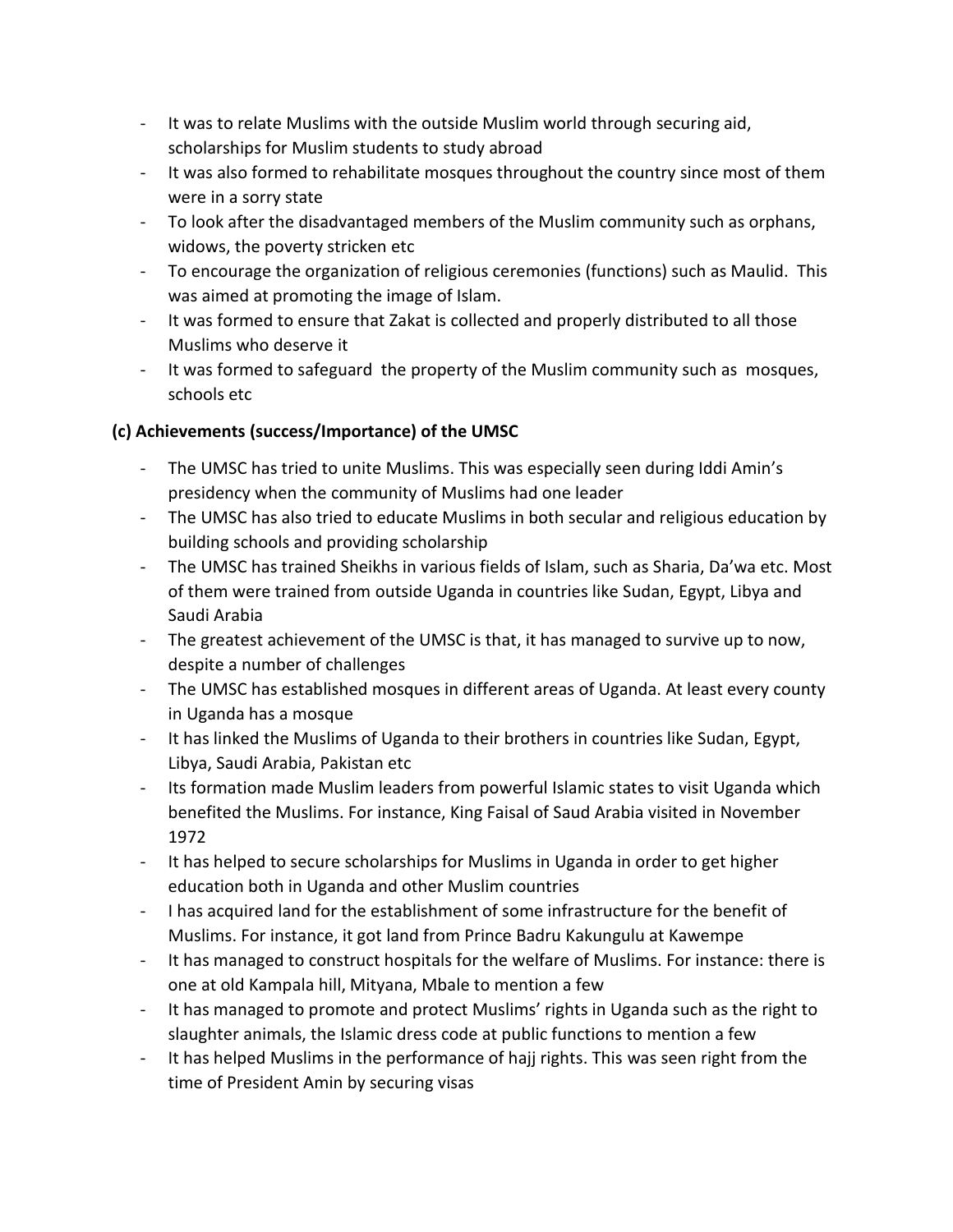- It has organized mauled functions which have contributed to the rapid spread of Islam throughout the country
- As a result of the formation of the UMSC, Uganda was admitted to the Organization Of Islamic Countries (OIC) and was given the opportunity to host an Islamic university
- It has made Religious Organizations register their presence in the country. These include Islamic World Call Society from Libya, Munadhamat Dawat Islamiyya from Sudan etc
- It established a number of businesses that generating income for the benefit of the Muslims. For instance, the brush factory at Kawempe, UGASTA factory dealing in stationary in Luzira
- It has sensitized the youths on a number of issues such as health and early pregnancies, STDs and AIDS through its population program
- It has acted as a mouth piece of Muslims to the government of Uganda.

## **(d) Failures (Problems/weakness)**

- The council has failed to fully unite Muslims in Uganda into one body. Up to now, Muslims are still divided into different factions
- It has failed to produce enough qualified personnel to manage its institutions (departments) such as Zakat, education and Da'wa
- Muslims in rural areas are still ignorant about Islam as many Muslim scholars live in urban areas. The UMSC has not done much to address this menace
- It has failed to properly work as a mouth piece of Muslims to the government of Uganda because of the divisions (factions)
- For years, the UMSC has lacked proper and sincere leaders. Some of them lack popularity within the Muslims' community
- There has always been struggle for power in the UMSC leading to the breakdown of all institutions. This struggle is still on going
- The Supreme council has always suffered from political interference. For instance, President Iddi Amin treated it as his personal property.
- It failed to disengage itself from political differences between Libya under Muammar al Qadhafi and the Saudi government. This affected Islamic progress
- It has failed to establish proper books of accounts which has challenged its operations. In this vein, the council is not aware of the Muslim population in Uganda
- It has failed to manage the education sector in the circles of Muslims in Uganda. This is because of its failure to establish secondary schools and to maintain the old ones
- It has failed to manage the institution of Da'wa (propagation of Islam). The reason for this is that, the funds meant for Da'wa activities have always been mismanaged
- The UMSC has failed to mobilise funds locally. All the time, it depends on external support. For instance, its operations almost failed following the fall of Qadhafi of Libya
- The UMSC has failed to co-ordinate the activities of the None Governmental Organisations in Uganda. All Muslims NGOs operate almost independently